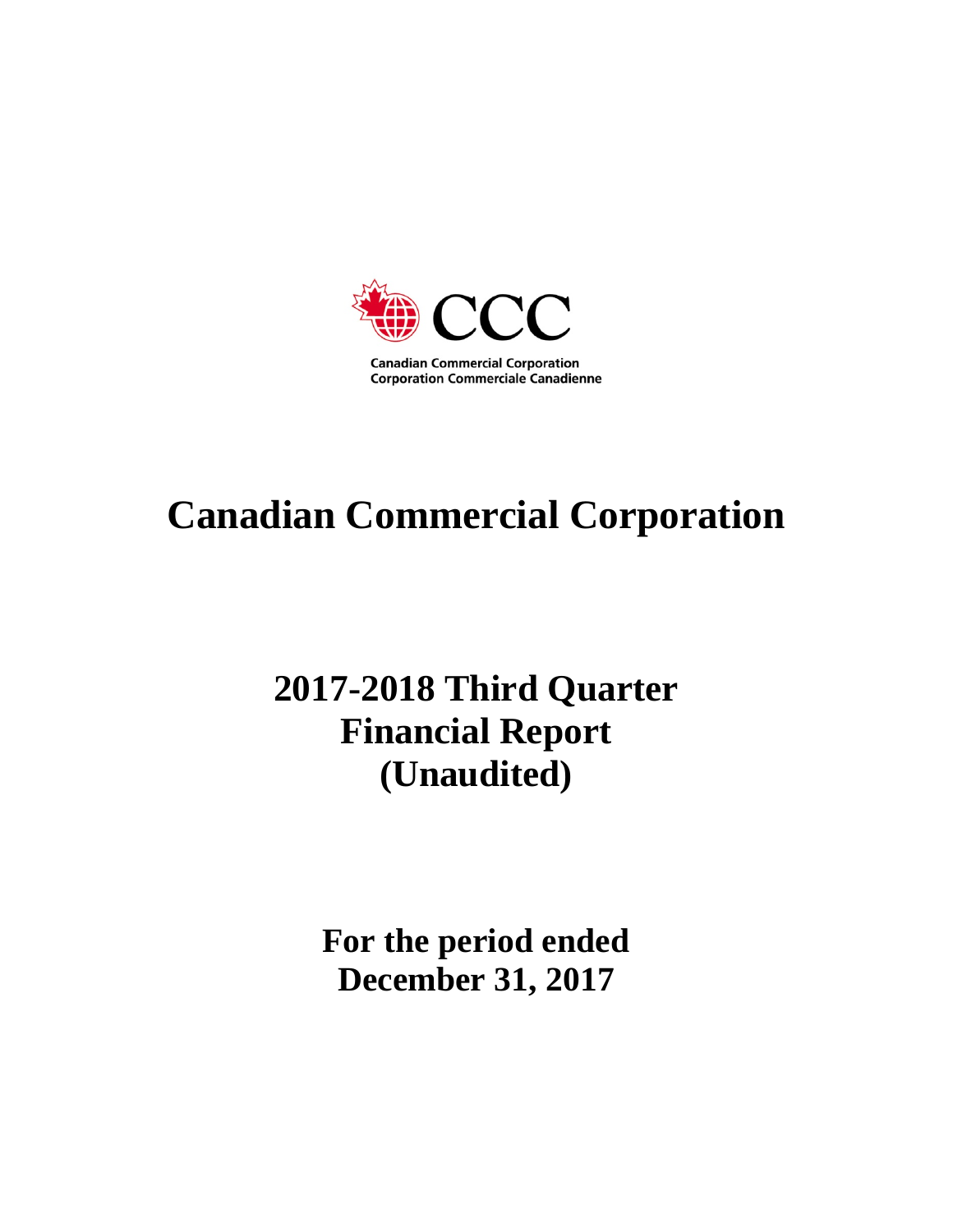# **Management's Discussion and Analysis**

#### **BASIS OF PREPARATION**

This discussion and analysis was prepared in accordance with the Treasury Board Standard on Quarterly Financial Reports for Crown Corporations and is not intended to be a full Management Discussion and Analysis.

The following discussion and analysis of the operating results and financial position of the Canadian Commercial Corporation for the quarter ending December 31, 2017 should be read in conjunction with the enclosed unaudited condensed interim financial statements as well as the Corporation's Annual Report for the year ended March 31, 2017.

The disclosures and information contained in the Canadian Commercial Corporation Annual Report for the year ended March 31, 2017 are also mostly applicable to the current quarter.

# **FINANCIAL HIGHLIGHTS**

CCC delivers government-to-government contracting services through two core lines of business:

- (1) International Commercial Business (ICB); and
- (2) Global Defence and Security (GDS) which includes the administration of the Canada-US Defence Production Sharing Agreement (DPSA)

In addition to its core business line operations, CCC performs activities related to sourcing and other Government of Canada priorities. This includes the maintenance and administration, on behalf of Global Affairs Canada, of trade development offices in China, providing sourcing services to Government of Canada departments and a shared services arrangement with another crown corporation.

Historically, large contracts have materially affected the Corporation's financial statements and can often cause significant variations in certain year-over-year amounts on the Statement of Financial Position and the Statement of Comprehensive Income.

In late 2013-2014, the Armoured Brigades Program (ABP), a historic multi-billion dollar 14-year contract, was signed for the supply of light armored vehicles (LAVs) and associated equipment, training and support services. Because of the magnitude of this transaction, this activity could result in significant variations from period-to-period on certain accounts. The accounts impacted will most notably be receivables, payables, advances to Canadian exporters and from foreign customers, progress work by Canadian exporters and for foreign customers as well as revenue accounts.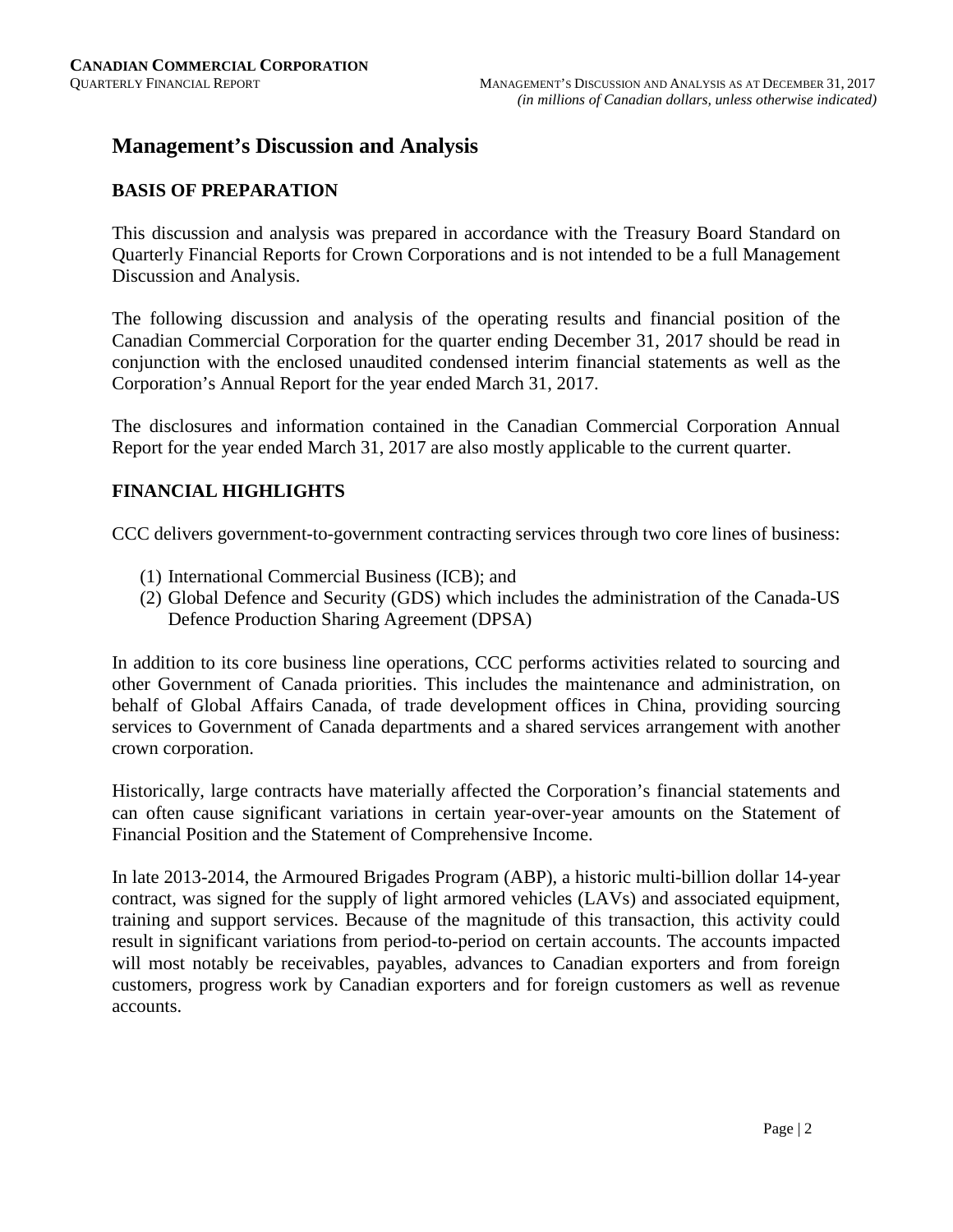A discussion of CCC's financial highlights for the three and nine-month periods ended December 31, 2017 follows:

#### **STATEMENT OF COMPREHENSIVE INCOME DISCUSSION**

| <b>Summary - Net profit (loss)</b><br>(in millions of dollars) |   |            |   | <b>DECEMBER 31</b> |     |                               | <b>FOR THE THREE MONTHS ENDEDI</b> |                          |      | <b>DECEMBER 31</b> |  | <b>FOR THE NINE MONTHS ENDED</b> |                   |
|----------------------------------------------------------------|---|------------|---|--------------------|-----|-------------------------------|------------------------------------|--------------------------|------|--------------------|--|----------------------------------|-------------------|
|                                                                |   | 2017       |   | 2016               |     | <b>Increase</b><br>(Decrease) |                                    | 2017                     | 2016 |                    |  | <b>Increase</b><br>(Decrease)    |                   |
| Revenues                                                       | S | 5.8        | S | 8.6                | \$. | (2.8)                         | $(32\%)$ \$                        | 18.2                     | \$.  | 20.0               |  | (1.8)                            | $(9\%)$           |
| Expenses                                                       |   | (7.9)      |   | (7.2)              |     | (0.7)                         | $(10\%)$                           | (23.6)                   |      | (21.0)             |  | (2.6)                            | (12%)             |
| Parliamentary appropriation                                    |   | ۰          |   | 0.8                |     | (0.8)                         | $(100\%)$                          | $\overline{\phantom{a}}$ | 2.6  |                    |  | (2.6)                            | $(100\%)$         |
| Net profit (loss)                                              |   | $(2.1)$ \$ |   | 2.2 <sup>5</sup>   |     |                               | $(4.3) < (100\%)$ \$               | $(5.4)$ \$               |      | 1.6                |  |                                  | $(7.0) < (100\%)$ |

For the three and nine month periods ended December 31, 2017, the overall net loss was due to a combination of lower revenues paired with increased expenses for the period. The reduction in revenues for the periods is driven by a decrease in fees for services, which is discussed later in the report, offset by an increase in other income, derived from early payment discounts secured by the corporation, as well as higher net finance income. The remainder of the net loss is explained by higher expenses, discussed in the administration expense section of the report and the elimination of the parliamentary appropriation.

#### **REVENUES**

| <b>Revenues</b><br>(in millions of dollars) |                                               |                      | <b>FOR THE THREE MONTHS ENDED</b><br><b>DECEMBER 31</b> |             |                               | <b>FOR THE NINE MONTHS ENDED</b> | <b>DECEMBER 31</b>     |            |                                |
|---------------------------------------------|-----------------------------------------------|----------------------|---------------------------------------------------------|-------------|-------------------------------|----------------------------------|------------------------|------------|--------------------------------|
|                                             | <b>Increase</b><br>2017<br>2016<br>(Decrease) |                      |                                                         |             | 2017                          | 2016                             | Increase<br>(Decrease) |            | $%$ of<br><b>Total</b><br>2017 |
| Commercial trading transactions             |                                               |                      |                                                         |             |                               |                                  |                        |            |                                |
| - prime contracts                           | \$642.6                                       | \$925.2              | \$ (282.6)                                              | $(31\%)$    | $1.872.0$ \$<br><sup>\$</sup> | 2.118.6                          | (246.6)<br>S.          | $(12\%)$   |                                |
| Cost of commercial trading transactions     |                                               |                      |                                                         |             |                               |                                  |                        |            |                                |
| - prime contracts                           | (642.6)                                       | (925.2)              | 282.6                                                   | 31%         | (1,872.0)                     | (2,118.6)                        | 246.6                  | 12%        |                                |
| Fees for service                            | 5.4                                           | 8.3                  | (2.9)                                                   | (34%)       | 16.7                          | 19.1                             | (2.4)                  | $(12\%)$   | 91%                            |
| Other income                                | 0.2                                           | 0.2                  |                                                         |             | 1.2                           | 0.6                              | 0.6                    | $>100\%$   | 7%                             |
| Finance income, net                         | 0.2                                           | 0.1                  | 0.1                                                     | 50%         | 0.5                           | 0.3                              | 0.2                    | 52%        | 3%                             |
| Loss on foreign exchange                    |                                               |                      | $\overline{a}$                                          | ٠           | (0.2)                         |                                  | (0.2)                  | $<$ (100%) | $(1\%)$                        |
| <b>Total Revenues</b>                       | 5.8                                           | $\mathbf{\$}$<br>8.6 | (2.8)<br><sup>\$</sup>                                  | $(32\%)$ \$ | 18.2 <sup>°</sup>             | <b>20.0</b>                      | (1.8)                  | $(9\%)$    | $100\%$                        |

For the three and nine month periods ended December 31, 2017, after offsetting commercial trading transactions with the cost of commercial trading transactions, revenues were lower by \$2.8 or 32% for the three month period and \$1.8 or 9% for the nine month period compared to the previous year. The reduction in revenues is primarily attributable to lower fees for service, as discussed in the Fees for service section of the report and was partially offset by increases in other income and net finance income. The increase in other income was mainly derived from discounts for early payments.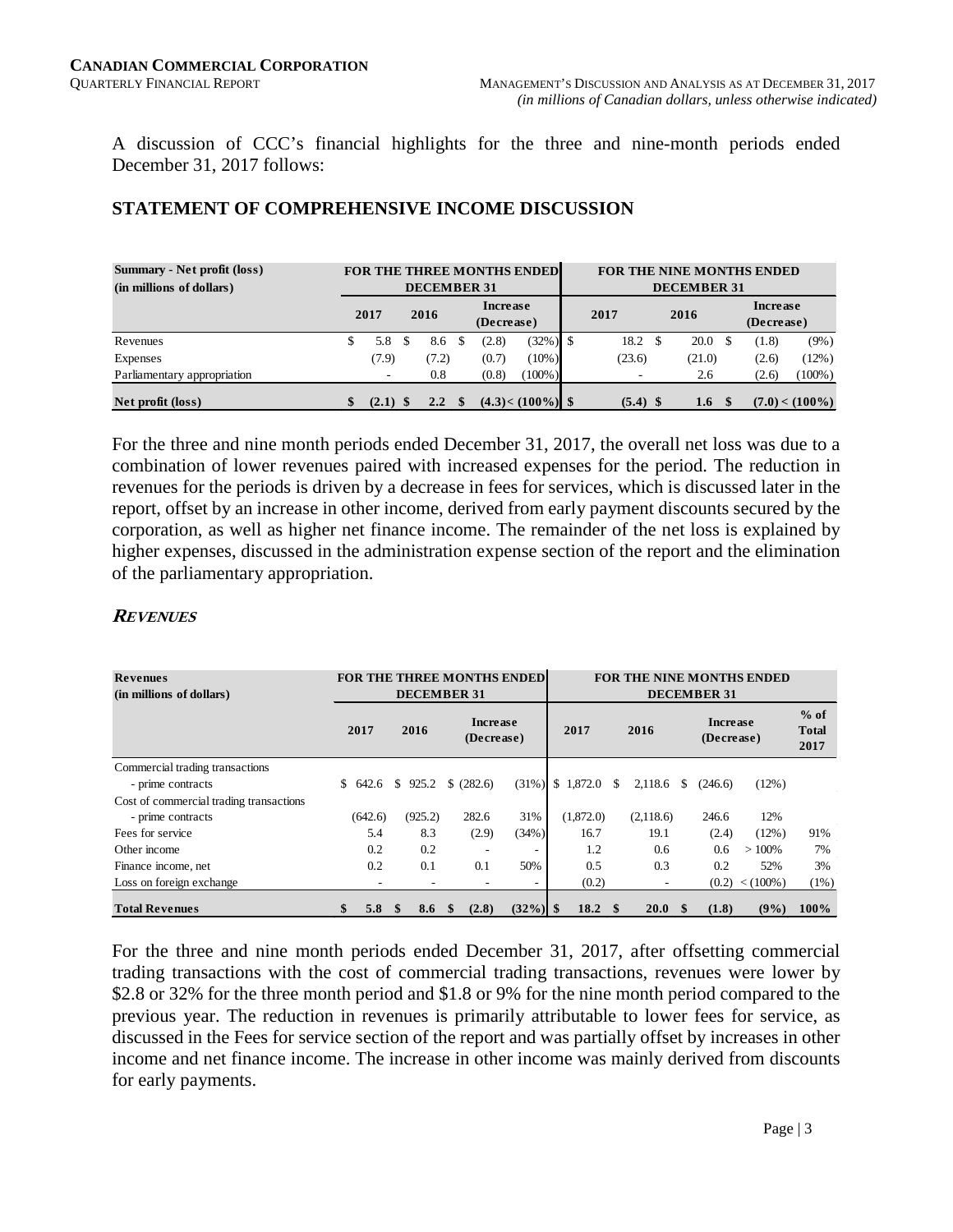| <b>Commercial Trading Transactions</b><br>(CTT)<br>(in millions of dollars) |         | <b>DECEMBER 31</b> | <b>FOR THE THREE MONTHS ENDED</b> |                    |          |                                     | <b>FOR THE NINE MONTHS ENDED</b><br><b>DECEMBER 31</b> |          |                                |
|-----------------------------------------------------------------------------|---------|--------------------|-----------------------------------|--------------------|----------|-------------------------------------|--------------------------------------------------------|----------|--------------------------------|
|                                                                             | 2017    | 2016               | <b>Increase</b><br>(Decrease)     |                    | 2017     | 2016                                | <b>Increase</b><br>(Decrease)                          |          | $%$ of<br><b>Total</b><br>2017 |
| GDS:                                                                        |         |                    |                                   |                    |          |                                     |                                                        |          |                                |
| <b>DPSA</b>                                                                 |         |                    | $$202.7 \t$214.2 \t$(11.5)$       | $(5\%)$ \$         | 569.4 \$ | 513.9 \$                            | 55.5                                                   | 11%      | 30%                            |
| Non-DPSA GDS                                                                | 348.9   | 619.9              | (271.0)                           | (44%)              | 975.3    | 1.344.1                             | (368.8)                                                | (27%)    | 53%                            |
| <b>Total GDS</b>                                                            | \$551.6 | \$834.1            | $$^{(282.5)}$                     | $(34\%)$ \$1,544.7 |          | \$<br>1,858.0                       | \$ (313.3)                                             | (17%)    | 83%                            |
| <b>ICB</b>                                                                  | 91.0    | 91.1               | (0.1)                             | $0\%$              | 327.3    | 260.6                               | 66.7                                                   | 26%      | 17%                            |
| <b>Total CTT</b>                                                            | \$642.6 |                    | $$925.2 \t$ (282.6)$              | $(31\%)$ \$1.872.0 |          | $\frac{1}{2}$ , 2, 118.6 \; (246.6) |                                                        | $(12\%)$ | 100%                           |

# **Commercial trading transactions**

Commercial trading transactions measure the value of goods or services delivered or progress work performed during the period. Since CCC acts as an international trade intermediary, revenues from commercial trading transactions on prime contracts are fully offset by the cost of commercial trading transactions on prime contracts.

For the three and nine month periods ended December 31, 2017, the respective decreases of \$282.6 or 31% and \$246.6 or 12% in commercial trading transactions are mostly attributable to changes in timing related to the execution and deliveries of the ABP contract, which is included in the non-DPSA GDS business line.

The decrease in the nine month period was partially offset by increased activity of \$55.5 on various contracts in the DPSA business line and the beginning of construction on a large infrastructure project in Bermuda, included in the ICB Business line.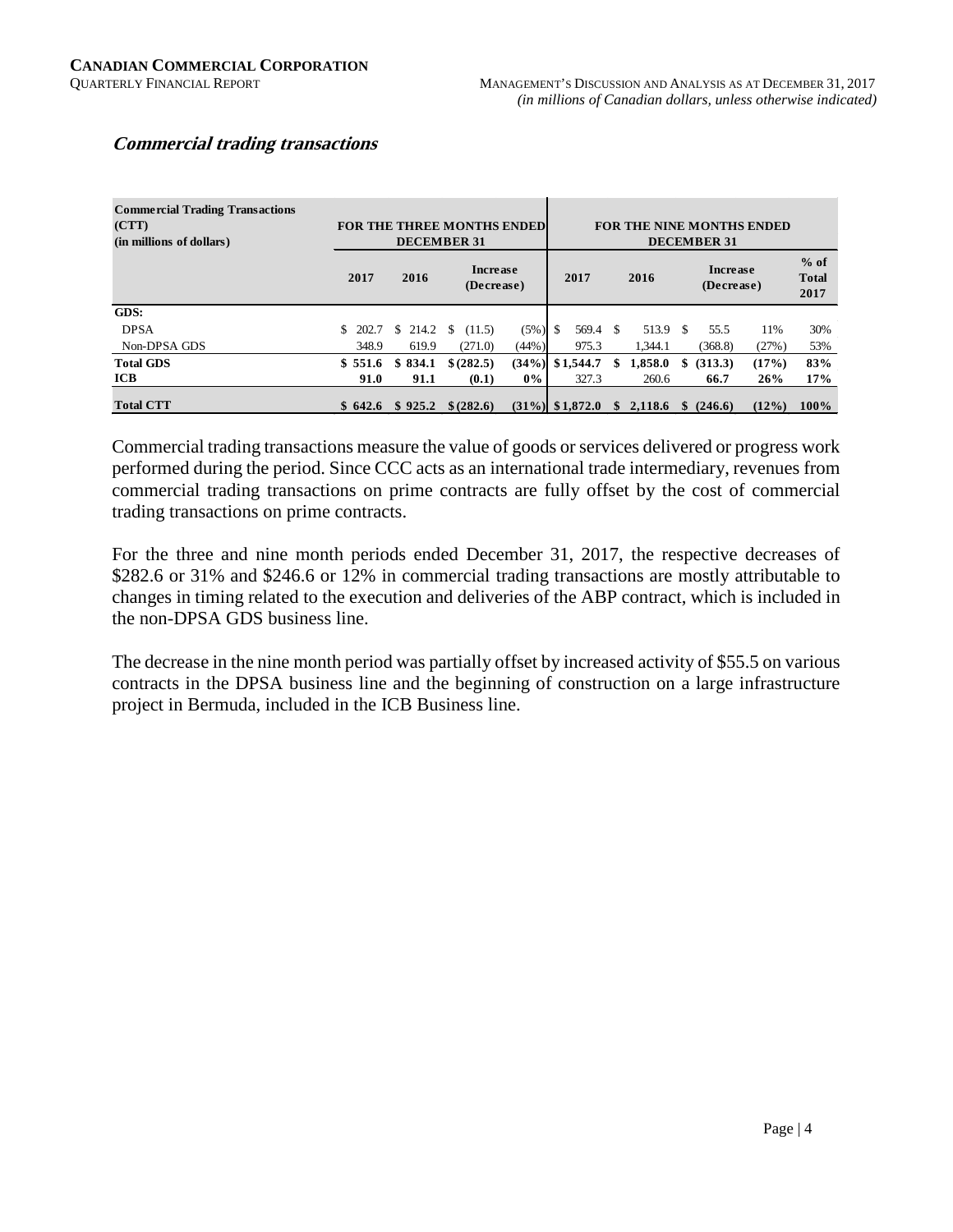# *Fees for service*

| <b>Fees for service</b><br>(in millions of dollars) |     |      |          | DECEMBER 31 |      |                               | <b>FOR THE THREE MONTHS ENDED</b> |                |      | <b>FOR THE NINE MONTHS ENDED</b> |              | <b>DECEMBER 31</b>            |          |                                |
|-----------------------------------------------------|-----|------|----------|-------------|------|-------------------------------|-----------------------------------|----------------|------|----------------------------------|--------------|-------------------------------|----------|--------------------------------|
|                                                     |     | 2017 |          | 2016        |      | <b>Increase</b><br>(Decrease) |                                   | 2017           |      | 2016                             |              | <b>Increase</b><br>(Decrease) |          | $%$ of<br><b>Total</b><br>2017 |
| GDS:                                                |     |      |          |             |      |                               |                                   |                |      |                                  |              |                               |          |                                |
| Non-DPSA GDS                                        | \$. | 3.1  | -S       | 5.5         | -S   | (2.4)                         | $(43\%)$ \$                       | $8.5 \quad$ \$ |      | 11.7                             | <sup>S</sup> | (3.2)                         | (27%)    | 50%                            |
| <b>Total GDS</b>                                    | \$  | 3.1  | \$       | 5.5         | \$   | (2.4)                         | $(43\%)$ \$                       | 8.5            | - \$ | 11.7                             | \$.          | (3.2)                         | (27%)    | 50%                            |
| <b>ICB</b>                                          |     | 1.2  |          | $1.2\,$     |      |                               |                                   | 4.6            |      | 3.5                              |              | $1.1\,$                       | 31%      | 28%                            |
| <b>Sourcing services</b>                            |     |      |          |             |      |                               |                                   |                |      |                                  |              |                               |          |                                |
| transactions and other                              |     | 1.1  |          | 1.6         |      | (0.5)                         | (27%)                             | 3.6            |      | 3.9                              |              | (0.3)                         | (7%)     | 22%                            |
| <b>Total Fees for service</b>                       |     | 5.4  | <b>S</b> | 8.3         | - \$ | (2.9)                         | $(34\%)$ \$                       | 16.7           | - \$ | 19.1                             | $\mathbf{S}$ | (2.4)                         | $(12\%)$ | 100%                           |

The Corporation charges fees for service on non-DPSA GDS, ICB business and other services, generally calculated as a percentage of the contract value. The rates for services provided, or fees for services are negotiated on a contract by contract basis. Fees are recognized as revenue when commercial trading transactions related to prime contracts and international sourcing services agreements are recorded and from other international and domestic activities when services are rendered. Pursuant to the DPSA agreement, CCC does not charge fees for service on the DPSA program. In addition to fees for service recorded from the non-DPSA core operations business line, CCC earns fees related to sourcing services transactions and other initiatives of Government of Canada departments and agencies.

For the three and nine month periods ended December 31 2017, the respective reductions in fees of \$2.9 or 34% and \$2.4 or 12% are primarily attributable to changes in timing of deliveries and work performed on ABP contract in the Global Defence business line. The winding down of contracts to sell potash to Bangladesh and a smart water meter project in Barbados also resulted in the lower fees recorded in the period. These reductions in fees for service were partially offset by an airport rehabilitation and expansion project in Bermuda.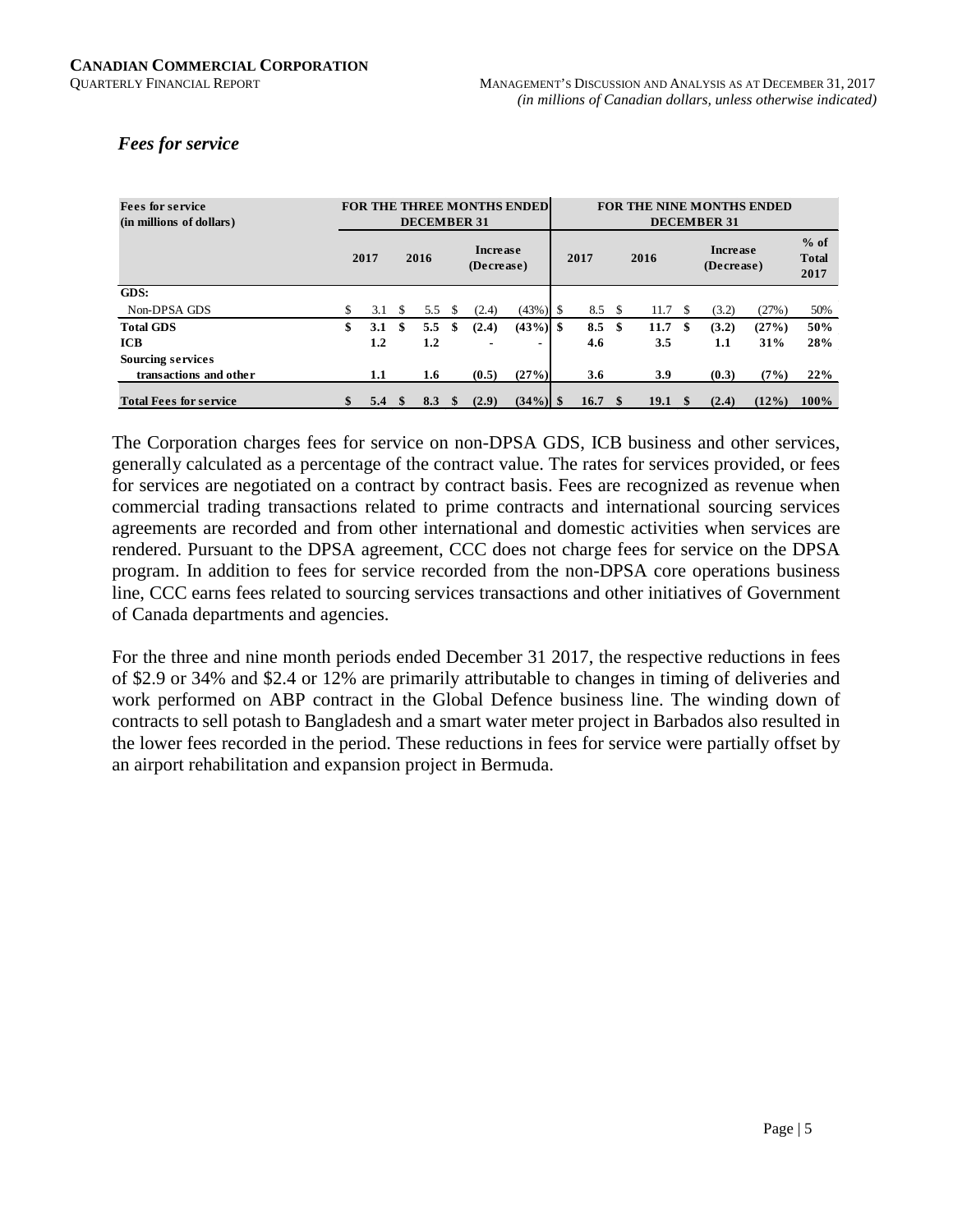# **EXPENSES**

| <b>Expenses</b><br>(in millions of dollars) |                                | <b>FOR THE THREE MONTHS ENDED</b><br><b>DECEMBER 31</b> |     |       |     |                               |          |          |      |      |             |      | <b>FOR THE NINE MONTHS ENDED</b><br><b>DECEMBER 31</b> |     |                                |
|---------------------------------------------|--------------------------------|---------------------------------------------------------|-----|-------|-----|-------------------------------|----------|----------|------|------|-------------|------|--------------------------------------------------------|-----|--------------------------------|
|                                             |                                | 2017                                                    |     | 2016* |     | <b>Increase</b><br>(Decrease) |          |          | 2017 |      | $2016*$     |      | <b>Increase</b><br>(Decrease)                          |     | $%$ of<br><b>Total</b><br>2017 |
| <b>Administrative expenses</b>              |                                |                                                         |     |       |     |                               |          |          |      |      |             |      |                                                        |     |                                |
| Workforce compensation and related          |                                |                                                         |     |       |     |                               |          |          |      |      |             |      |                                                        |     |                                |
| expenses                                    | \$                             | 5.5                                                     | \$. | 5.0   | -\$ | 0.5                           | 10%      | \$       | 15.7 | -\$  | 14.2        | - \$ | 1.5                                                    | 10% | 67%                            |
| Contract management services                |                                | 0.8                                                     |     | 0.6   |     | 0.2                           | 20%      |          | 2.2  |      | 2.0         |      | 0.2                                                    | 7%  | 9%                             |
| Rent and related expenses                   |                                | 0.4                                                     |     | 0.3   |     | 0.1                           | 41%      |          | 1.3  |      | 1.2         |      | 0.1                                                    | 13% | 6%                             |
| Travel and hospitality                      |                                | 0.4                                                     |     | 0.4   |     | ٠                             |          |          | 1.3  |      | 1.2         |      | 0.1                                                    | 7%  | 6%                             |
| Consultants                                 |                                | 0.3                                                     |     | 0.4   |     | (0.1)                         | $(30\%)$ |          | 1.3  |      | 1.0         |      | 0.3                                                    | 33% | 5%                             |
| Software, hardware and support              |                                | 0.1                                                     |     | 0.1   |     |                               |          |          | 0.6  |      | 0.5         |      | 0.1                                                    | 20% | 2%                             |
| Communications                              |                                | 0.2                                                     |     | 0.2   |     |                               |          |          | 0.5  |      | 0.3         |      | 0.2                                                    | 99% | 2%                             |
| Depreciation                                |                                | 0.1                                                     |     | 0.1   |     |                               |          |          | 0.3  |      | 0.3         |      |                                                        | ٠   | 1%                             |
| Other expenses                              |                                | 0.1                                                     |     | 0.1   |     |                               |          |          | 0.4  |      | 0.3         |      | 0.1                                                    | 42% | 2%                             |
| <b>Total Administrative expenses</b>        | \$                             | 7.9                                                     | \$  | 7.2   | \$  | 0.7                           | 10%      | \$       | 23.6 | \$   | 21.0        | -\$  | 2.6                                                    | 12% | 100%                           |
| <b>Contract remediation expenses</b>        |                                |                                                         |     |       |     |                               |          |          |      |      |             |      |                                                        |     | $0\%$                          |
| <b>Total Expenses</b><br>$\sim$ $\sim$      | $\cdot$ $\sim$ $\cdot$ $\cdot$ | 7.9                                                     | \$  | 7.2   | -\$ | 0.7                           | $10\%$   | <b>S</b> | 23.6 | - \$ | <b>21.0</b> | -\$  | 2.6                                                    | 12% | $100\%$                        |

\* Some comparative figures have been reclassified to conform to current year's presentation.

# **Administrative expenses**

For the three and nine month periods ended December 31 2017, expenses increased by \$0.7 or 10% and \$2.6 or 12% respectively. The increase in administrative expenses is primarily related to increases in workforce compensation from two new regional offices in Abu Dhabi and Bangkok, as well as the impact of increases related to collective agreements coming into effect in the current period.

Cumulative expenses increased primarily due to the cost of consultants hired to assist the corporation with the search and recruitment of skilled labour to fill vacancies. Communication and marketing efforts were also increased to deliver the strategic plan of the corporation supporting the diversification initiatives in a broader set of sectors and geographic regions.

#### **Contract remediation expenses**

Contract remediation expenses are recorded as actual amounts are incurred or can be reasonably estimated. For the three and nine month periods ended December 31, 2017, no contract remediation expenses were recorded. The result reflects the Corporation's robust contract management and Enterprise Risk Management (ERM) practices.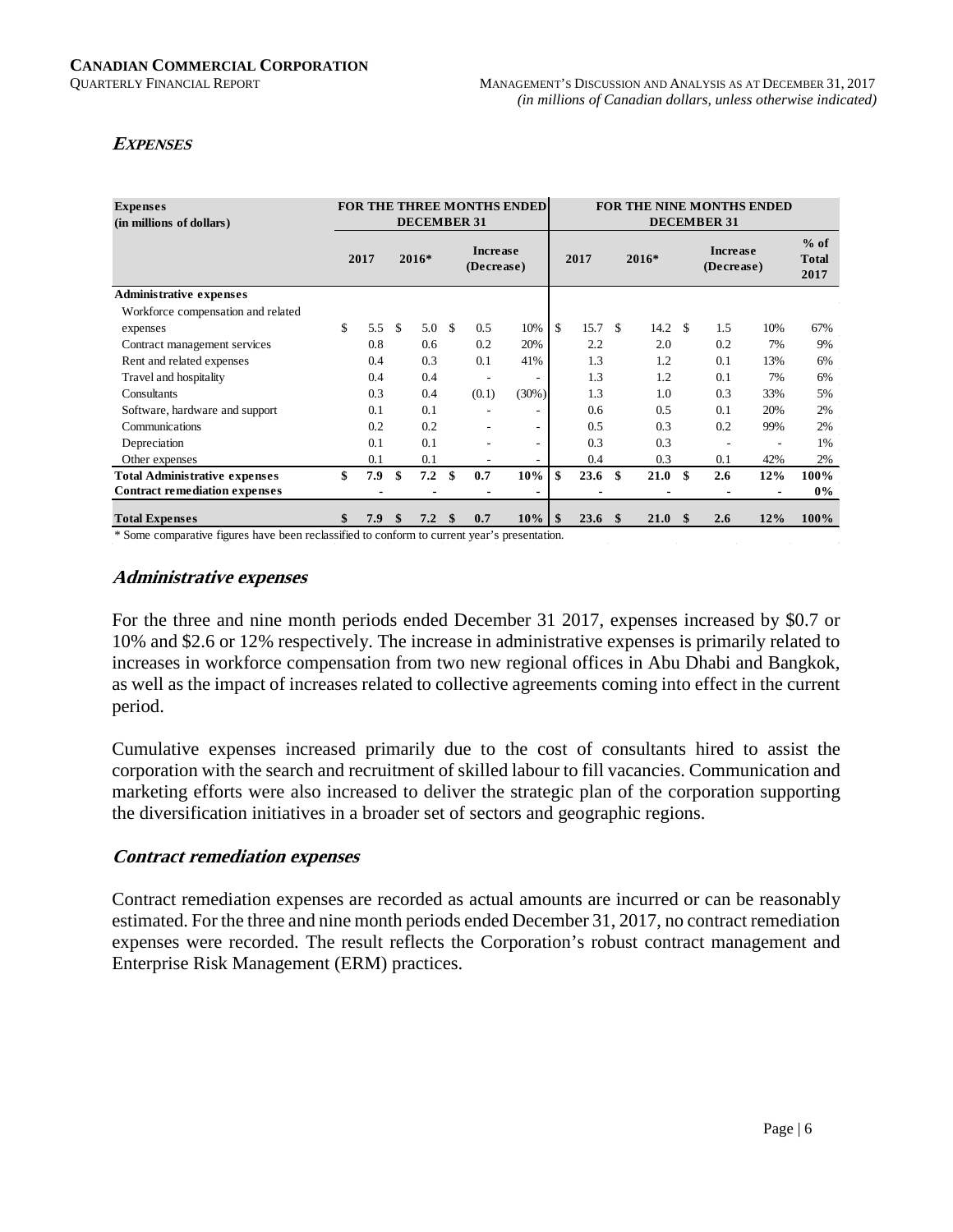#### **SOURCING SERVICES FOR SUPPORT OF INTERNATIONAL GOVERNMENT ASSISTANCE PROGRAMS**

| <b>Sourcing services transactions</b><br>(in millions of dollars) | <b>FOR THE THREE MONTHS ENDED</b><br><b>DECEMBER 31</b> |  |                |               |       |             |      |        | <b>DECEMBER 31</b>     | <b>FOR THE NINE MONTHS ENDED</b> |       |
|-------------------------------------------------------------------|---------------------------------------------------------|--|----------------|---------------|-------|-------------|------|--------|------------------------|----------------------------------|-------|
|                                                                   | Increase<br>2016<br>2017<br>(Decrease)                  |  |                |               |       |             | 2017 | 2016   | Increase<br>(Decrease) |                                  |       |
| Sourcing services transactions                                    | 5.4                                                     |  | 11.9           | <sup>\$</sup> | (6.5) | $(54\%)$ \$ |      | 20.9   | 25.6                   | (4.7)                            | (18%) |
| Cost of sourcing services transactions                            | (5.4)                                                   |  | (11.9)         |               | 6.5   | 54%         |      | (20.9) | (25.6)                 | -4.7                             | 18%   |
|                                                                   |                                                         |  | $\blacksquare$ |               |       | $-1S$       |      | . .    |                        |                                  |       |

Sourcing services transactions are generally in support of international assistance programs, where the Corporation is not the prime contractor, but rather acts as an agent on behalf of Global Affairs Canada in accordance with a Memorandum of Understanding signed in 2007.

CCC also has sourcing services agreements with the National Research Council (NRC) and the Department of National Defence (DND) since 2016-17. For the three and nine month periods ended December 31, 2017, the decrease in activity of \$6.5 or 54% and \$4.7 or 18% respectively are mostly related to the completion of aerospace work for the Department of National Defence, partially offset by new international aid initiatives in the middle east on behalf of Global Affairs Canada.

#### **PARLIAMENTARY APPROPRIATION**

| <b>Parliamentary appropriation</b><br>(in millions of dollars) |      |                          |      | <b>DECEMBER 31</b> |          |                               | FOR THE THREE MONTHS ENDED |      |    | <b>DECEMBER 31</b> | <b>FOR THE NINE MONTHS ENDED</b> |           |
|----------------------------------------------------------------|------|--------------------------|------|--------------------|----------|-------------------------------|----------------------------|------|----|--------------------|----------------------------------|-----------|
|                                                                | 2017 |                          | 2016 |                    |          | <b>Increase</b><br>(Decrease) |                            | 2017 |    | 2016               | <b>Increase</b><br>(Decrease)    |           |
| Parliamentary appropriation                                    |      | $\overline{\phantom{a}}$ |      | 0.8                |          | (0.8)                         | $(100\%)$ \$               |      | Ξ. | 2.6                | (2.6)                            | $(100\%)$ |
| <b>Total Parliamentary appropriation</b>                       |      |                          |      | 0.8                | <b>S</b> | (0.8)                         | $(100\%)$ \$               |      |    | 2.6                | (2.6)                            | $(100\%)$ |

In 2017-18, CCC no longer receives an appropriation. The Corporation's appropriation was phased out in accordance with the direction detailed in its 2014-2015 Corporate Plan.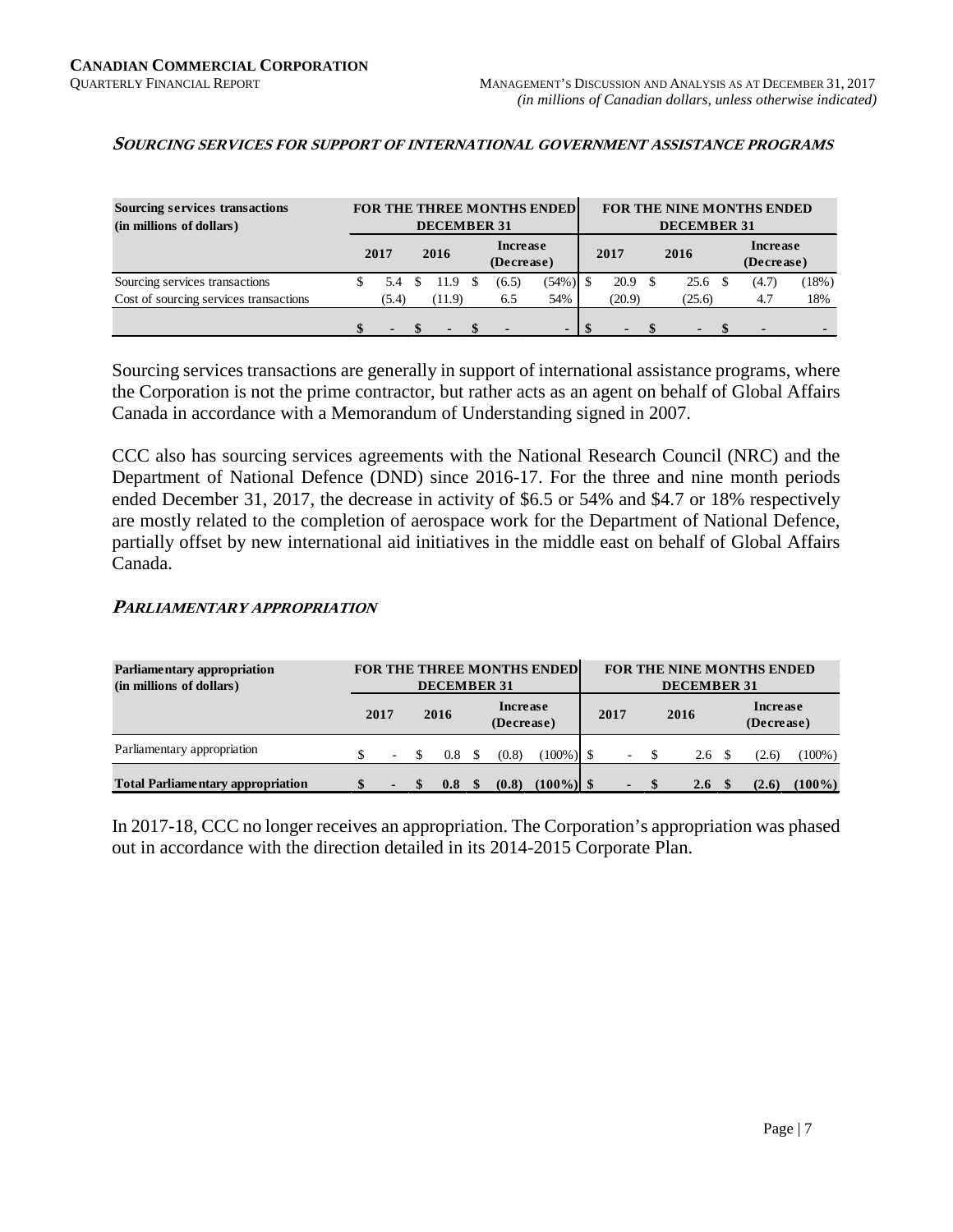# **STATEMENT OF FINANCIAL POSITION DISCUSSION**

#### **SUMMARY**

| <b>Summary - Statement of financial position</b> |    |                      |    | <b>AS AT</b>      |   |                        |          |
|--------------------------------------------------|----|----------------------|----|-------------------|---|------------------------|----------|
| (in millions of dollars)                         |    | December 31,<br>2017 |    | March 31,<br>2017 |   | Increase<br>(Decrease) |          |
| <b>Assets</b>                                    | \$ | 6,680.9              | S. | 5,664.6           |   | \$1,016.3              | 18%      |
| <b>Liabilities</b>                               | \$ | 6.657.4              | \$ | 5,635.7           |   | \$1,021.7              | 18%      |
| Shareholder's equity:                            |    |                      |    |                   |   |                        |          |
| Contributed surplus                              |    | 10.0                 |    | 10.0              |   |                        |          |
| Retained earnings                                |    | 13.5                 |    | 18.9              |   | (5.4)                  | (28%)    |
| <b>Total Shareholder's equity</b>                |    | 23.5                 |    | 28.9              | S | (5.4)                  | $(19\%)$ |

As an international trade intermediary, CCC's trade-related assets are offset with matching liabilities. Therefore, trade receivables from foreign customers and progress work by Canadian exporters are normally offset by trade payables and accrued liabilities to Canadian exporters and progress work for foreign customers, respectively.

#### **ASSETS**

| Assets                              |                      |    |                   | <b>AS AT</b> |                        |          |                        |
|-------------------------------------|----------------------|----|-------------------|--------------|------------------------|----------|------------------------|
| (in millions of dollars)            | December 31,<br>2017 |    | March 31,<br>2017 |              | Increase<br>(Decrease) |          | $%$ of<br><b>Total</b> |
| Cash                                | \$<br>41.7           | -S | 76.4              | S            | (34.7)                 | (45%)    | 1%                     |
| <b>Trade Receivables</b>            | 956.9                |    | 741.2             |              | 215.7                  | 29%      | 14%                    |
| Advances to Canadian exporters      | 105.1                |    | 175.4             |              | (70.3)                 | $(40\%)$ | 2%                     |
| Progress work by Canadian exporters | 5.574.0              |    | 4,668.2           |              | 905.8                  | 19%      | 83%                    |
| Property and equipment              | 3.2                  |    | 3.4               |              | (0.2)                  | (7%)     | 0%                     |
| <b>Total Assets</b>                 | \$<br>6.680.9        |    | 5,664.6           |              | \$1,016.3              | 18%      | 100%                   |

The net increase in assets, when compared to March 31, 2017 is primarily related to the amount of progress work by Canadian exporters and trade receivables, partially offset by a decrease in advances to Canadian exporters and a decrease in cash balances. The net increase in assets is due mainly to an increase in progress work related to the ABP and, to a lesser extent the Bermuda smart meter contract, an aerospace project in Peru and several contracts under the DPSA line of business.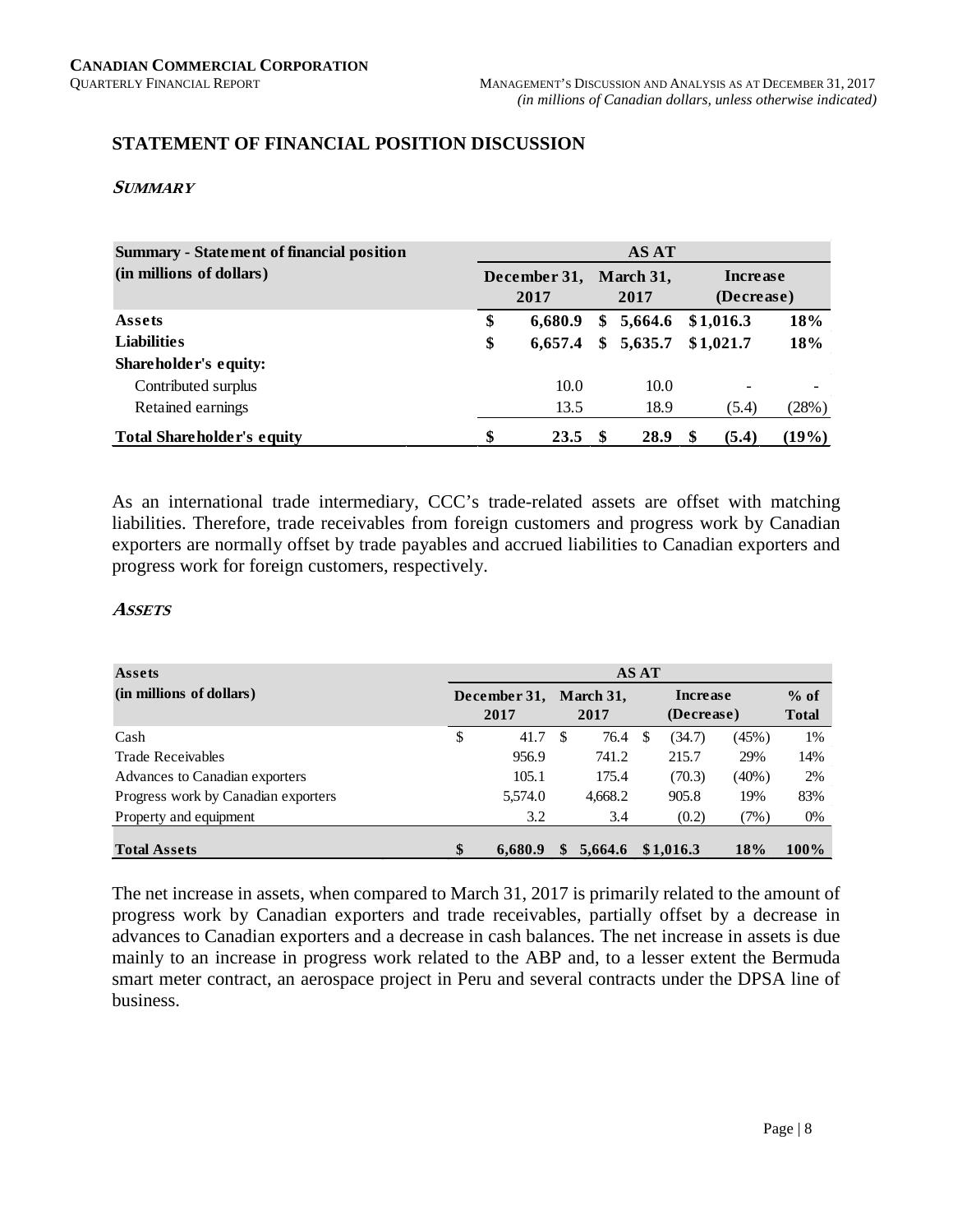# **LIABILITIES**

| <b>Liabilities</b>                     |                      |   |                   | <b>AS AT</b> |                               |          |                        |
|----------------------------------------|----------------------|---|-------------------|--------------|-------------------------------|----------|------------------------|
| (in millions of dollars)               | December 31,<br>2017 |   | March 31,<br>2017 |              | <b>Increase</b><br>(Decrease) |          | $%$ of<br><b>Total</b> |
| Trade payables and accrued liabilities | \$<br>949.7          | S | 760.4             |              | 189.3                         | 25%      | 14%                    |
| Advances from foreign customers        | 128.0                |   | 201.3             |              | (73.3)                        | $(36\%)$ | 2%                     |
| Progress work for foreign customers    | 5.574.0              |   | 4,668.2           |              | 905.8                         | 19%      | 84%                    |
| Deferred lease incentives              | 3.7                  |   | 3.9               |              | (0.2)                         | (5%)     | $0\%$                  |
| Employee benefits                      | 2.0                  |   | 1.9               |              | 0.1                           | 3%       | $0\%$                  |
| <b>Total Liabilities</b>               | \$<br>6.657.4        |   | 5.635.7           |              | \$1,021.7                     | 18%      | $100\%$                |

The net increase in liabilities when compared to March 31, 2017 was due to increases in the amount of progress work for foreign customers and trade payables and accrued liabilities partially offset by a decrease in advances from foreign customers. The net change to the liabilities is directly related to the change in assets discussed earlier, due to the back to back nature of CCC's business model.

#### **SIGNIFICANT TRANSACTIONS IN ASSETS AND LIABILITIES**

Given the back-to-back nature of CCC's contracting with foreign customers and Canadian exporters, movements in assets and liabilities are closely related and are mostly offsetting.

The increases in trade receivables and trade payables when compared to March 31, 2017 was due primarily to the recording of accrued receivable and payable transactions related to the ABP contract to reflect progress work to date.

Of the total progress work by Canadian exporters and for foreign customers, \$5,397.2 or 97% was related to continued progress work on the ABP contract.

Of the advances from foreign customers and advances to Canadian exporters, over 70% can be attributed to 3 projects: ABP, an aerospace project in Peru and the construction of infrastructure in Ghana.

Of the \$128.0 advances from foreign customers, \$105.1 were passed on to Canadian exporters. Contractually, advances are not offered on DPSA contracts. For some non-DPSA contracts, CCC may hold back some advance payments made by foreign customers as a risk mitigation practice and release them to Canadian exporters as delivery obligations are fulfilled. This often results in period-over-period variations due to the timing of collection and payments.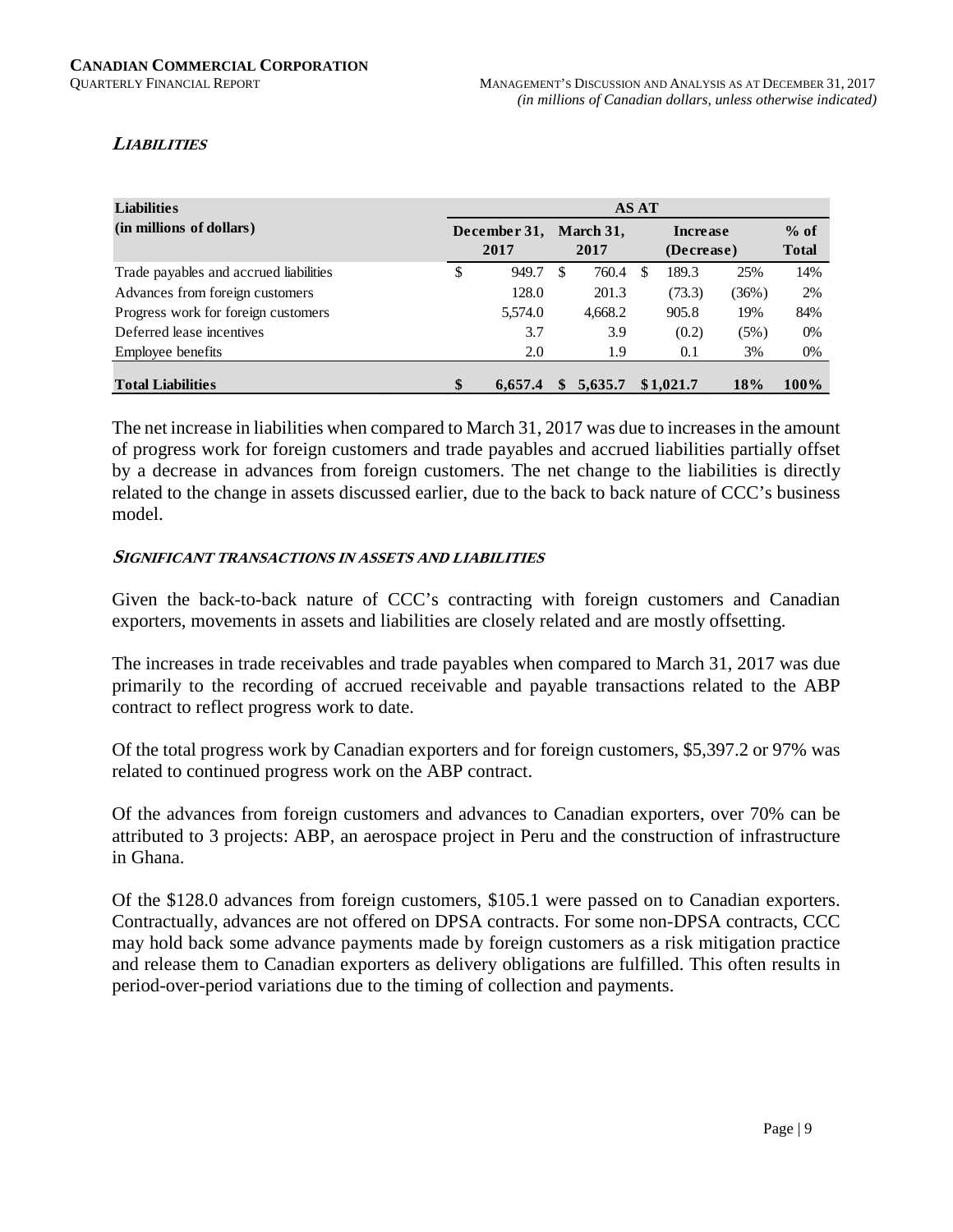| <b>Summary - Statement of cash flows</b><br>(in millions of dollars) |                          | <b>DECEMBER 31</b> |                               | FOR THE THREE MONTHS ENDED |       |             | <b>DECEMBER 31</b> | <b>FOR THE NINE MONTHS ENDED</b> |                                |
|----------------------------------------------------------------------|--------------------------|--------------------|-------------------------------|----------------------------|-------|-------------|--------------------|----------------------------------|--------------------------------|
|                                                                      | 2017                     | 2016               | <b>Increase</b><br>(Decrease) |                            |       | 2017        | 2016               | <b>Increase</b><br>(Decrease)    | $%$ of<br><b>Total</b><br>2017 |
| Operating activities                                                 | \$<br>2.5                | $(3.0)$ \$         | 5.5                           | $>100\%$                   | \$    | $(34.0)$ \$ | $(13.2)$ \$        | $(20.8)$ < $(100\%)$             | 98%                            |
| Investing activities                                                 | $\overline{\phantom{a}}$ | (0.1)              | 0.1                           | 100%                       |       | (0.1)       | (0.1)              |                                  | 0%                             |
| Effect of exchange rate changes on cash                              | 1.2                      | 0.9                | 0.3                           | 28%                        | (0.6) |             | 1.3                | $(1.9)$ < $(100\%)$              | 2%                             |
| Net increase (decrease)<br>in cash                                   | 3.7                      | $(2.2)$ \$         | 5.9                           | $>100\%$ S                 |       | $(34.7)$ \$ | $(12.0)$ \$        | $(22.7) < (100\%)$               | $100\%$                        |

# **STATEMENT OF CASH FLOWS DISCUSSION**

Under the DPSA program, the Corporation generally pays its Canadian exporters within thirty days of receipt of an invoice and substantiating documentation according to the terms and conditions of the contract. Consequently, the Corporation may use its own cash to pay Canadian exporters on the  $30<sup>th</sup>$  day funding its trade receivables in instances where there are collection delays and payment is not received from the DPSA customer until beyond the thirty days. On certain contracts (generally outside of the DPSA program), the Corporation pays its Canadian exporters within five business days after CCC receives payment from the foreign customer. Depending on the timing of receipts compared to payments, these transactions often cross reporting periods and can cause variations in cash flows from one period to the next. In these instances, cash is provided to the Corporation at the end of one period until the payment is made to the Canadian exporter, as stipulated in the contract, early in the next period.

The decrease in cash over the nine month period is primarily coming from operating activities combined with the effect of exchange rate fluctuations on cash. The decrease in cash from operating activities is primarily related to accelerated payments made by the corporation, to assist Canadian exporters, while taking advantage of early payment discounts. The receipts of cash from foreign buyers to cover these payments are expected to occur in the next reporting period.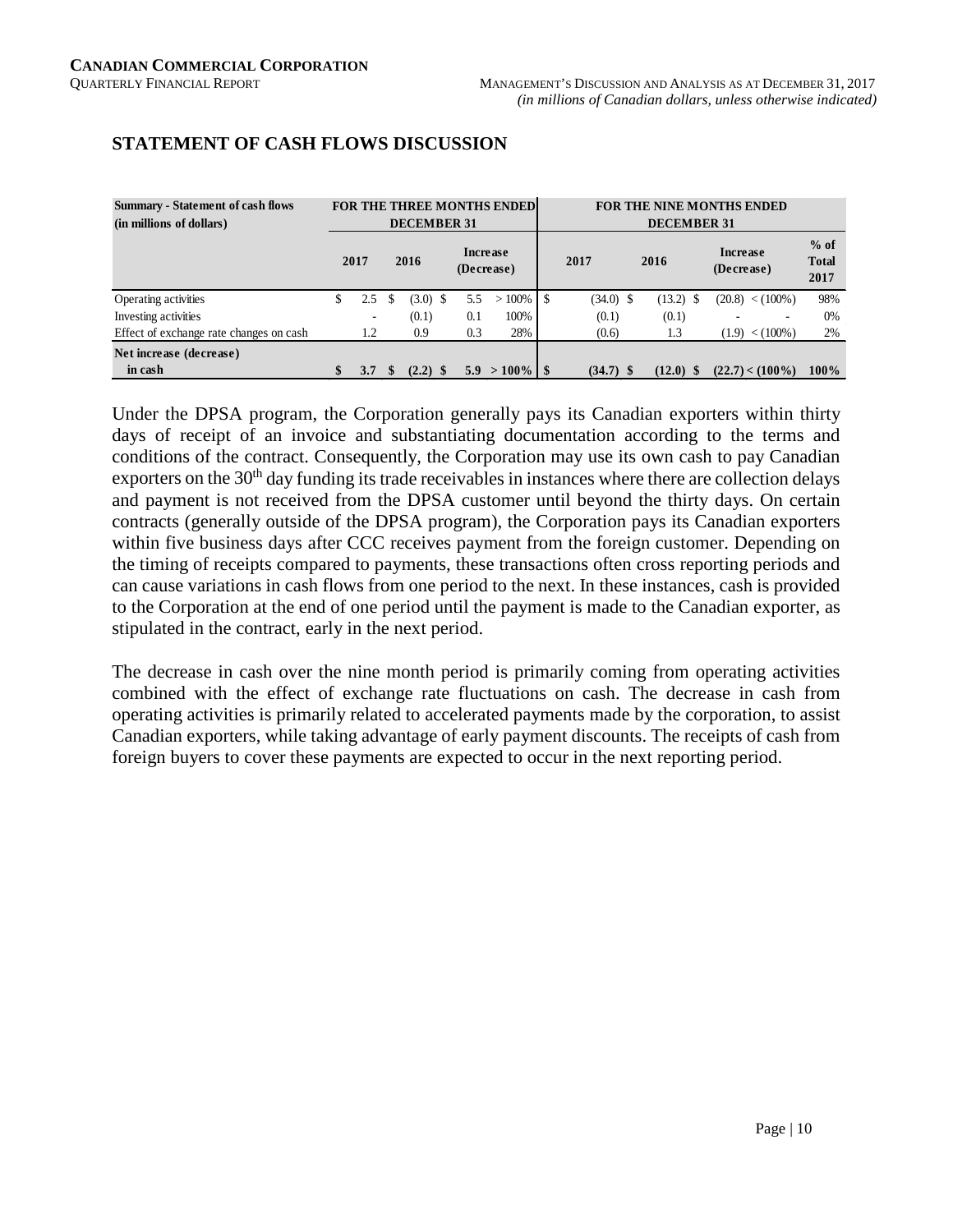# **COMPARISON OF FINANCIAL RESULTS TO THE 2017-2018 TO 2021-2022 CORPORATE PLAN**

| <b>Statement of Comprehensive income</b>       |                  | FOR THE NINE MONTHS ENDED DECEMBER 31, 2017 |                 |         |             |
|------------------------------------------------|------------------|---------------------------------------------|-----------------|---------|-------------|
| (in millions of dollars)                       | <b>Actual</b>    | <b>Corporate Plan</b>                       | <b>Variance</b> |         | % Variance  |
| <b>Revenues</b>                                |                  |                                             |                 |         |             |
| Commercial trading transactions                |                  |                                             |                 |         |             |
| - prime contracts                              | \$<br>1,872.0    | -\$<br>2,453.9                              | <sup>\$</sup>   | (581.9) | (24%)       |
| Less: cost of commercial trading transactions  |                  |                                             |                 |         |             |
| - prime contracts                              | (1,872.0)        | (2,453.9)                                   |                 | 581.9   | 24%         |
| Fees for service                               | 16.9             | 22.8                                        |                 | (5.9)   | (26%)       |
| Other income                                   | 1.2              | 0.3                                         |                 | 0.9     | $>100\%$    |
| Finance income, net                            | 0.5              | 0.4                                         |                 | 0.1     | 25%         |
| Loss on foreign exchange                       | (0.2)            |                                             |                 | (0.2)   | $(100\%)$   |
|                                                | 18.4             | 23.5                                        |                 | (5.1)   | (22%)       |
| <b>Expenses</b>                                |                  |                                             |                 |         |             |
| Administrative expenses                        | 23.8             | 24.4                                        |                 | (0.6)   | $(2\%)$     |
| Contract remediation expenses                  |                  |                                             |                 |         |             |
|                                                | 23.8             | 24.4                                        |                 | (0.6)   | $(2\%)$     |
| Sourcing services for support of international |                  |                                             |                 |         |             |
| government assistance programs                 |                  |                                             |                 |         |             |
| Sourcing services transactions                 | 20.9             | 15.3                                        |                 | 5.6     | 37%         |
| Less: cost of sourcing services transactions   | (20.9)           | (15.3)                                      |                 | (5.6)   | (37%)       |
|                                                |                  |                                             |                 |         |             |
| Net loss before Parliamentary appropriation    | (5.4)            | (0.9)                                       |                 | (4.5)   | $<$ (100%)  |
| Parliamentary appropriation                    |                  |                                             |                 |         |             |
| <b>Net loss</b>                                | \$<br>$(5.4)$ \$ | $(0.9)$ \$                                  |                 | (4.5)   | $< (100\%)$ |

The unfavorable variance of \$4.5 in Net loss, compared to the Corporate Plan is due to a lower than budgeted level of fees for service earned for the period ended December 31 2017, partially offset by higher other income and by cost saving efficiencies in administrative expenses.

The \$581.9 or 24% unfavorable variance related to commercial trading transactions was mostly due to a lower level of ABP progress work than originally planned of \$438.0 and variances across all other business lines and programs of \$143.9.

Fees for service are earned as contract work is delivered or completed and are largely commensurate with commercial trading transactions, leading to similar results. The \$5.9 or 26% unfavorable variance was due primarily to ABP fees for service earned on the progress work that were \$3.1 under budget, unfavorable variances of \$1.4 in ICB and other GDS projects accounting for the remaining \$1.4 balance.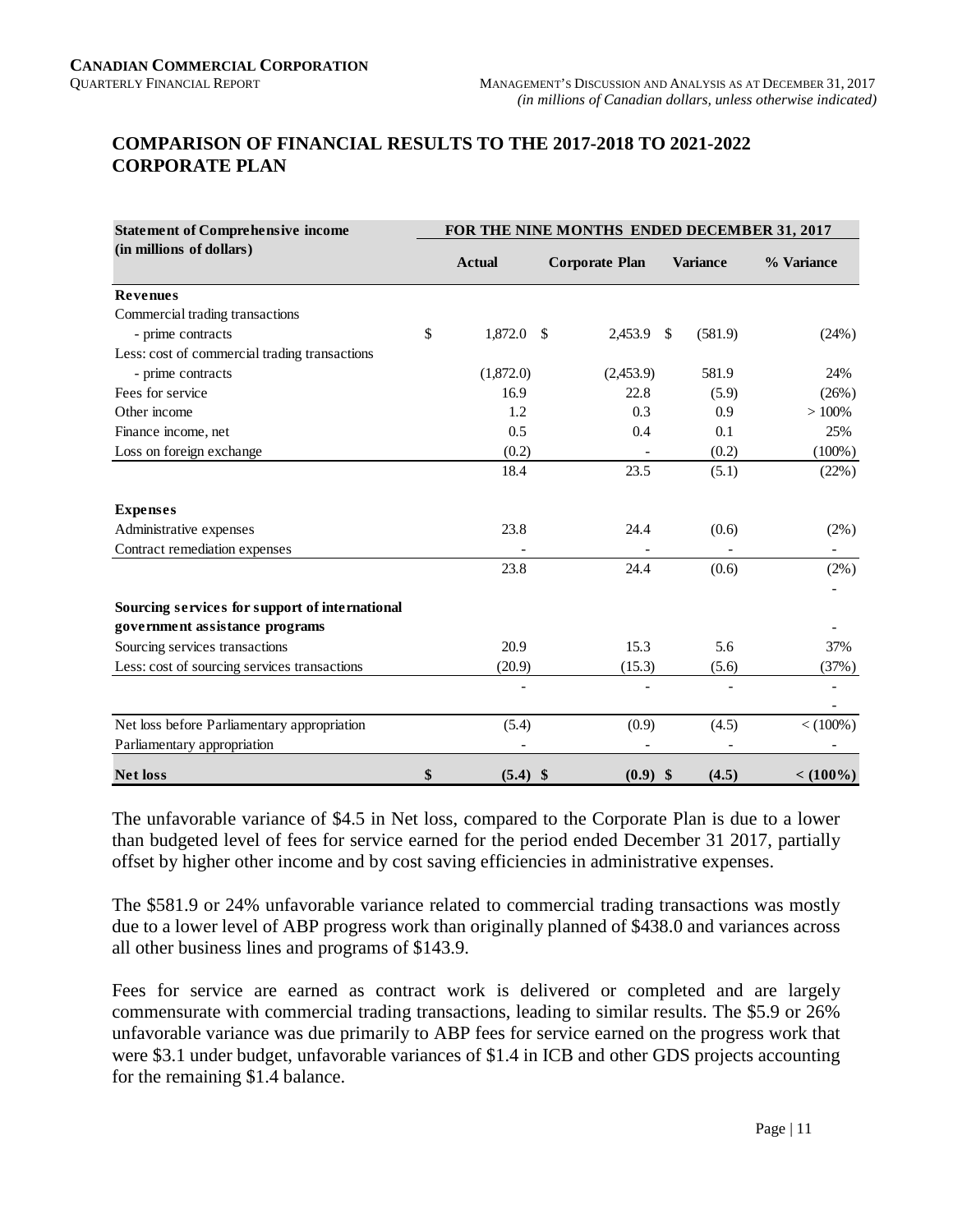The Corporation manages exchange gains and losses through monitoring and maintaining its foreign currency balances at an adequate level to extinguish liabilities in that currency and does not budget for gains or losses on foreign exchange. At December 31, 2017 the corporation held cash in Chinese renminbi (CNY) and United States Dollars (USD) in various bank accounts. The amount exposed to currency risk in Chinese renminbi was negligible, with \$4.8 USD exposed to foreign currency risk representing 0.9 % of the corporation's assets at the end of the quarter.

Administrative expenses are paid primarily in Canadian dollars and, as such, are not impacted by foreign exchange fluctuations. The favorable variance of \$0.6 related to administrative expenses resulted primarily from savings realized due to staff vacancies during the first half of the year.

# **2017-2018 CORPORATE PLAN FORECAST**

| <b>Statement of comprehensive income</b> | <b>FOR YEAR ENDED MARCH 31, 2018</b> |                 |                       |  |                 |            |  |  |  |
|------------------------------------------|--------------------------------------|-----------------|-----------------------|--|-----------------|------------|--|--|--|
| (in millions of dollars)                 |                                      | <b>Forecast</b> | <b>Corporate Plan</b> |  | <b>Variance</b> | % Variance |  |  |  |
| Revenues                                 |                                      | 24.8            | 32.6                  |  | (7.8)           | (24%)      |  |  |  |
| Expenses                                 |                                      | (31.9)          | (32.6)                |  | 0.7             | 2%         |  |  |  |
| Net profit (loss)                        |                                      | (7.1)           | (0.0)                 |  | (7.1)           | $>100\%$   |  |  |  |

The planning objectives and assumptions used to forecast the Operating Budget for 2017-2018 are detailed and discussed in CCC's Corporate Plan 2017-2018 to 2021-2022.

CCC is forecasting an operating deficit of \$7.1 in 2017-2018 with net revenues of \$24.8.

In 2017-2018, net revenues are expected to be lower than the corporate plan by \$7.8 or 24%. The decrease is primarily attributable to lower fees for service recognized, related to lower than planned ABP progress work performed in 2017-18. This reduction is the reflection of timing changes to ABP delivery schedules, reducing fees for service in 2017-18, and increasing fees for service in future years.

Expenses are forecasted at \$31.9 in 2017-2018 compared to \$32.6 in the corporate plan, a decrease of \$0.7 or 2%. The decrease comes from targeted cost containment measures and savings due to staff vacancies. In 2017-2018, no contract remediation expenses are forecasted, due to CCC's proven risk and contract management practices.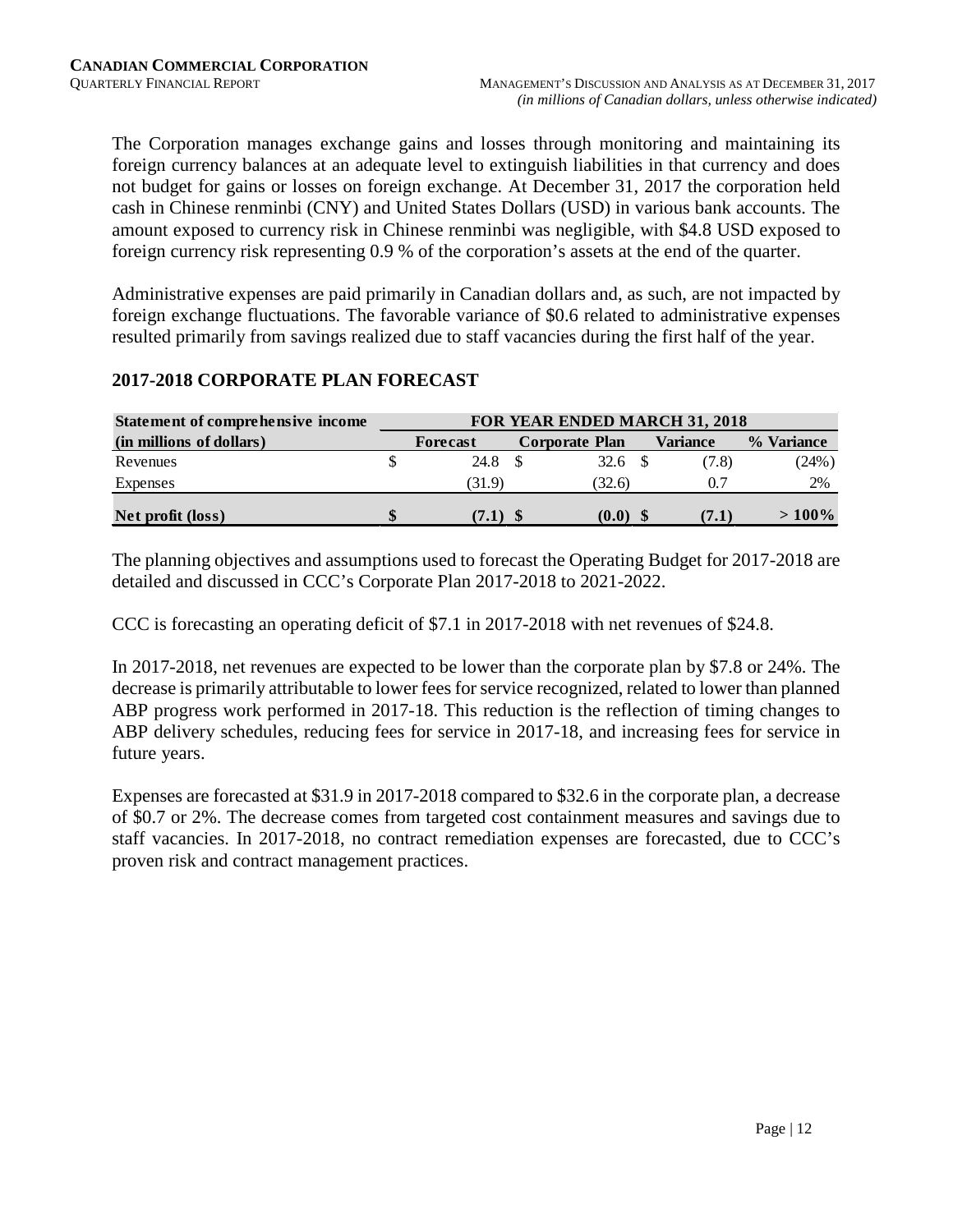# **CCC'S COMMITMENT TO RISK MANAGEMENT**

CCC manages various risks as it undertakes to fulfill its mandate of promoting and facilitating international trade on behalf of Canadian exporters. The strategy for managing these risks is discussed in detail in the Corporation's fiscal 2016-2017 Annual Report and 2017-2018 Corporate Plan Summary.

During the period ended December 31, 2017, the sensitivity of CCC's financial forecasts to changes in assumptions related the timing of delivery schedules and fee generation on its key contracts was reflected.

Management also focused on continuing the alignment of its corporate social responsibility framework with that of the Government of Canada. Collaboration with other Government stakeholders ensures that a consistent approach and decision making process is in place when assessing Canadian exporters on issues related to bribery and corruption as well as buyer human rights records.

Cyber risk is also seen trending upward as the increased threat of cyber-attacks appear to be the new reality. Management has implemented numerous improvements to its information systems during the year to manage this risk.

Except for the changes mentioned above, there are no other significant changes, new risks or uncertainties identified during the three and nine month periods ended December 31, 2017 as compared to those previously reported or discussed.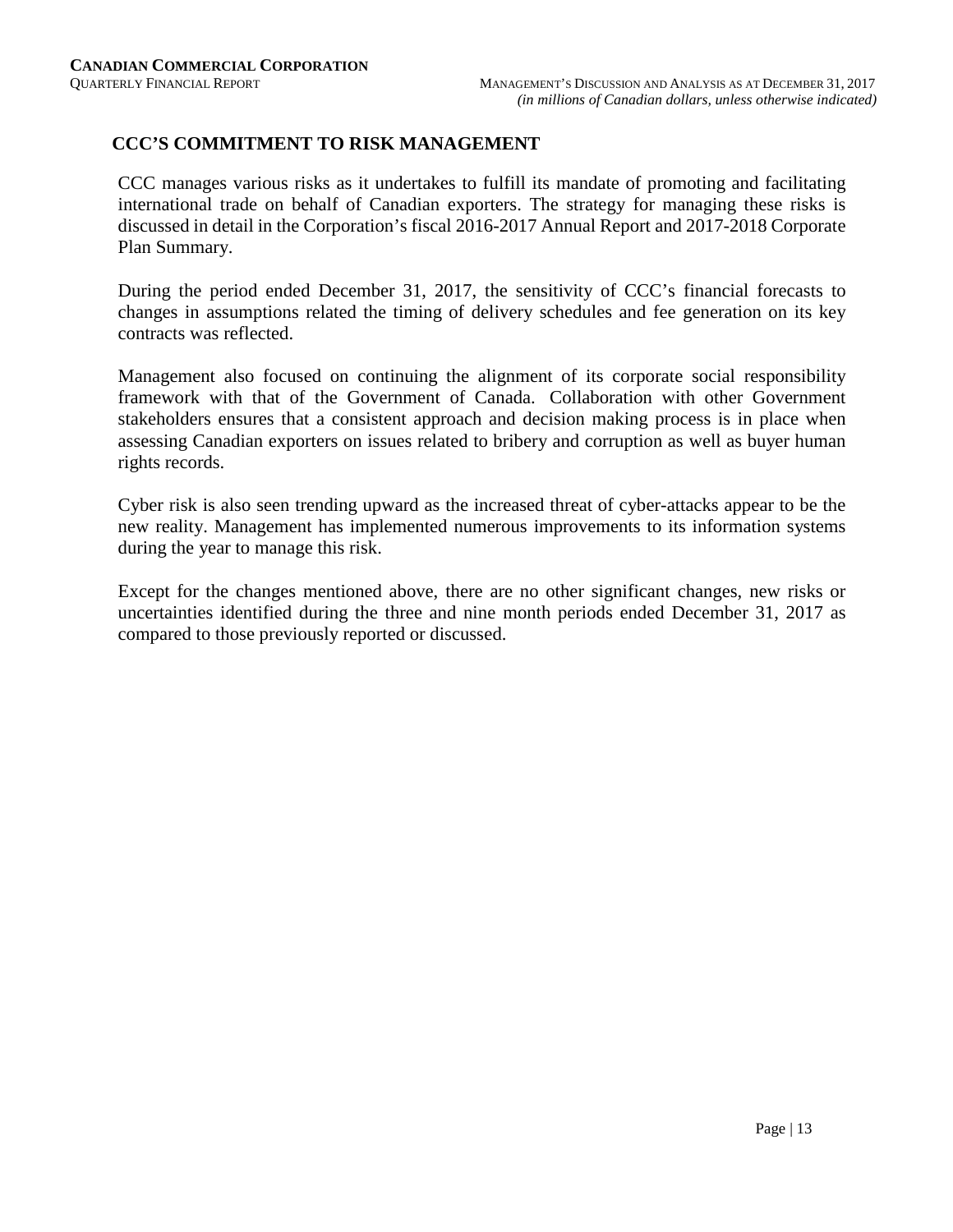# **Management Responsibility for Financial Statements**

Management is responsible for the preparation and fair presentation of these quarterly financial statements in accordance with the Treasury Board of Canada Standard on Quarterly Financial Reports for Crown Corporations and for such internal controls as Management determines is necessary to enable the preparation of quarterly financial statements that are free from material misstatement. Management is also responsible for ensuring all other information in this quarterly financial report is consistent, where appropriate, with the quarterly financial statements. These quarterly financial statements have not been audited or reviewed by an external auditor.

Based on our knowledge, these unaudited quarterly financial statements present fairly, in all material respects, the financial position, results of operations and cash flows of the corporation, as at the date of and for the periods presented in the quarterly financial statements.

Wahled.

Martin Zablocki Ernie Briard Chief Executive Officer Chief Financial Officer

Ottawa, Canada February 8, 2018

President and Vice-President, Corporate Services and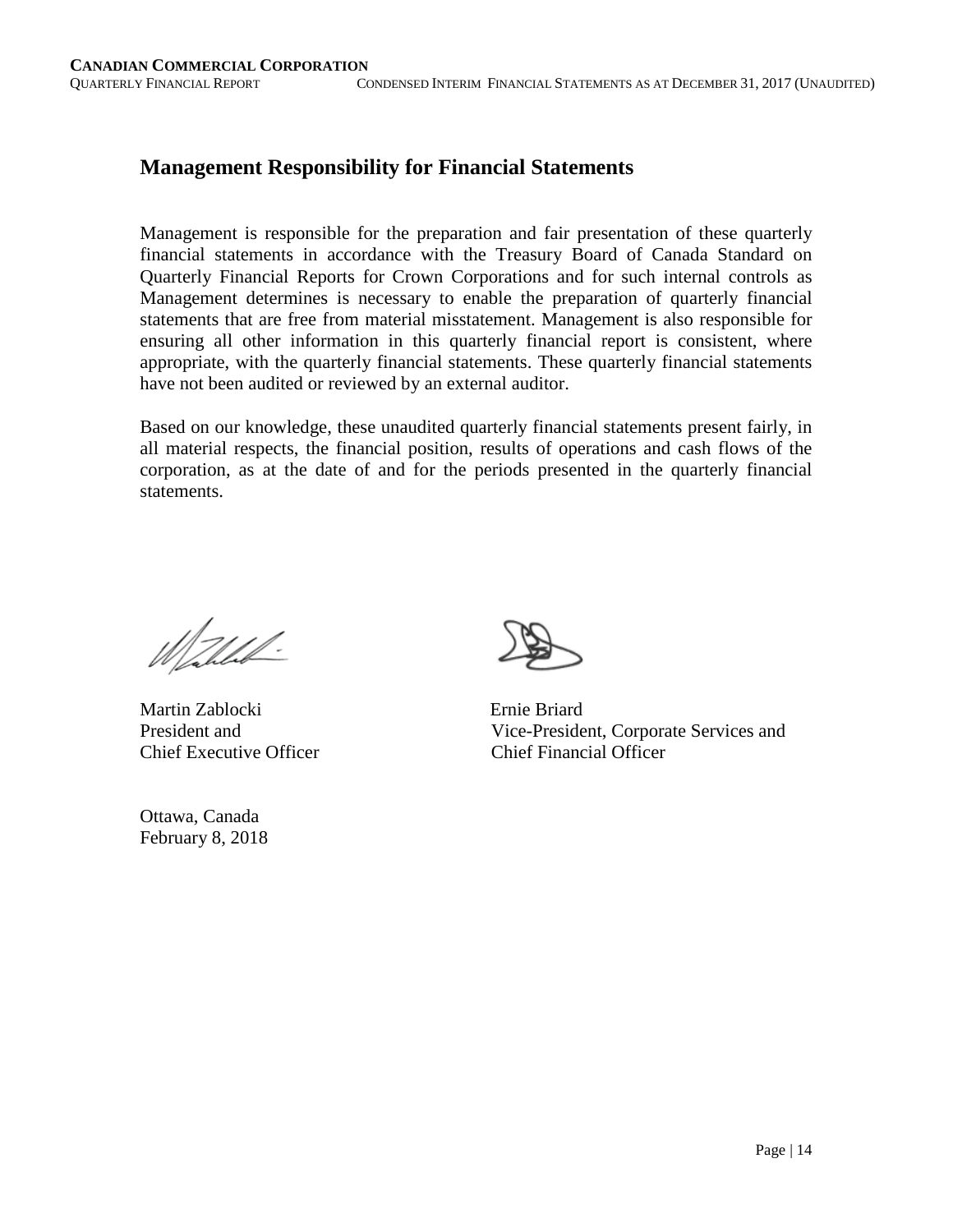# Statement of Financial Position (Unaudited)

|                                                        |    | December 31, | March 31, |           |  |  |
|--------------------------------------------------------|----|--------------|-----------|-----------|--|--|
| As at (in thousands of Canadian dollars)<br>2017       |    |              |           | 2017      |  |  |
| <b>ASSETS</b>                                          |    |              |           |           |  |  |
| <b>Current assets</b>                                  |    |              |           |           |  |  |
| Cash (note 4)                                          | \$ | 41,666       | \$        | 76,430    |  |  |
| Trade receivables (notes 5 and 7)                      |    | 956,904      |           | 741,193   |  |  |
| Advances to Canadian exporters (note 6)                |    | 105,096      |           | 175,367   |  |  |
| Progress work by Canadian exporters (note 6)           |    | 5,574,023    |           | 4,668,186 |  |  |
|                                                        |    | 6,677,689    |           | 5,661,176 |  |  |
| <b>Non-current assets</b>                              |    |              |           |           |  |  |
| Property and equipment                                 |    | 3,208        |           | 3,432     |  |  |
|                                                        | \$ | 6,680,897    | \$        | 5,664,608 |  |  |
|                                                        |    |              |           |           |  |  |
| <b>LIABILITIES</b>                                     |    |              |           |           |  |  |
| <b>Current liabilities</b>                             |    |              |           |           |  |  |
| Trade payables and accrued liabilities (notes 5 and 7) | \$ | 949,657      | \$        | 760,346   |  |  |
| Advances from foreign customers (note 6)               |    | 128,017      |           | 201,338   |  |  |
| Progress work for foreign customers (note 6)           |    | 5,574,023    |           | 4,668,186 |  |  |
| Employee benefits                                      |    | 292          |           | 292       |  |  |
|                                                        |    | 6,651,989    |           | 5,630,162 |  |  |
| <b>Non-current liabilities</b>                         |    |              |           |           |  |  |
| Deferred lease incentives                              |    | 3,687        |           | 3,886     |  |  |
| <b>Employee benefits</b>                               |    | 1,696        |           | 1,646     |  |  |
|                                                        |    | 6,657,372    |           | 5,635,694 |  |  |
|                                                        |    |              |           |           |  |  |
| <b>SHAREHOLDER'S EQUITY</b>                            |    |              |           |           |  |  |
| Contributed surplus                                    |    | 10,000       |           | 10,000    |  |  |
| Retained earnings                                      |    | 13,525       |           | 18,914    |  |  |
|                                                        |    | 23,525       |           | 28,914    |  |  |
|                                                        | \$ | 6,680,897    | \$        | 5,664,608 |  |  |

Guarantees (note 14)

*The accompanying notes are an integral part of the financial statements.*

Authorized for issue on February 8, 2018

 $\tilde{\phantom{a}}$ D ahl

**Martin Zablocki Ernie Briard** Chief Executive Officer Chief Financial Officer

President and Vice-President, Corporate Services and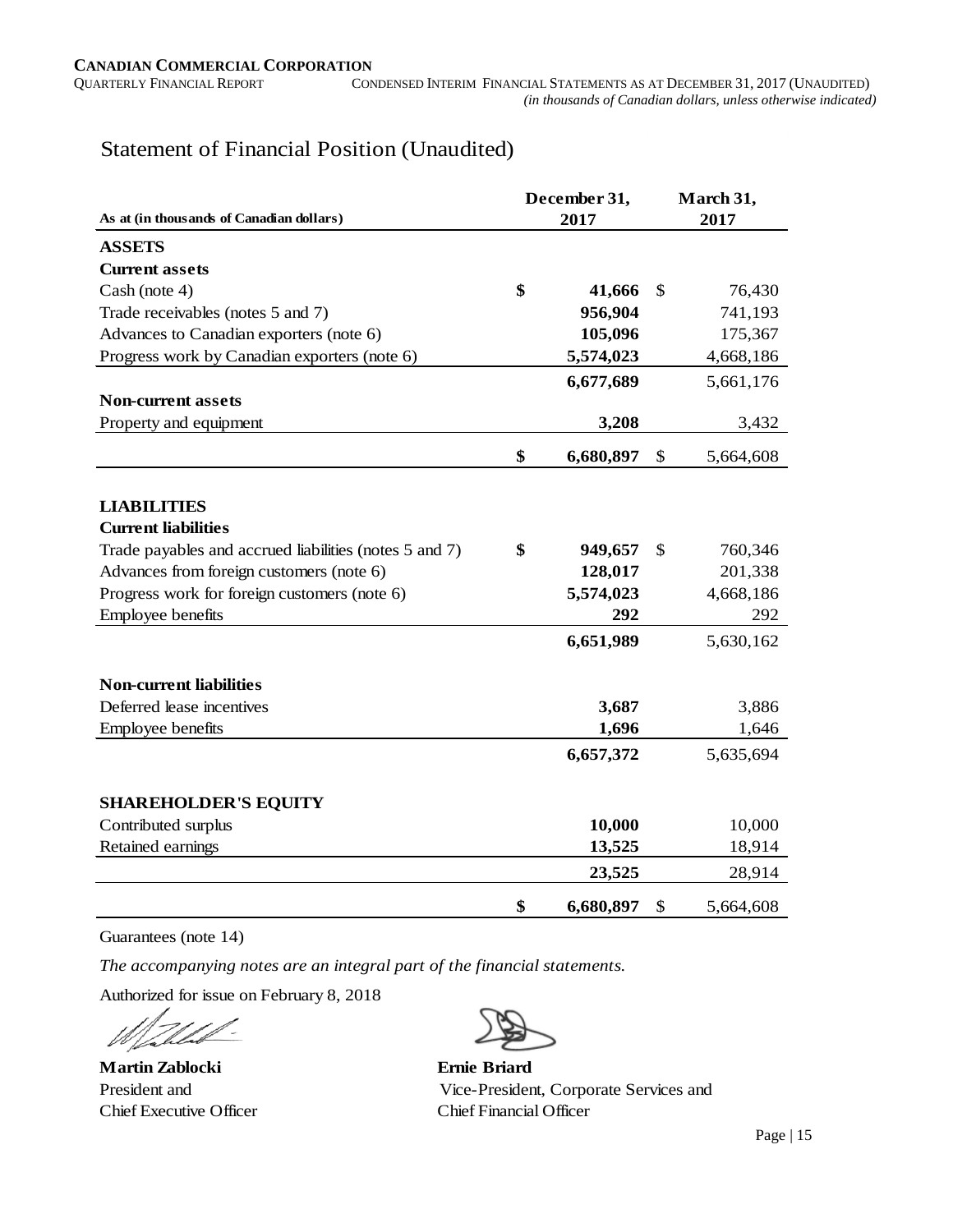**For the three months For the nine months**

# **(in thousands of Canadian dollars) 2017 2016 2017 2016 REVENUES** Commercial trading transactions - prime contracts (note 9) **\$ 642,580** \$925,237 **\$ 1,872,027** \$ 2,118,613 Less: cost of commercial trading transactions - prime contracts **(642,580)** (925,237) **(1,872,027)** (2,118,613) Fees for service (note 9) **5,519** 8,327 **16,733** 19,065 Other income (note 9) **214** 116 **1,224** 560 Finance income, net (note 10) **159** 106 **482** 318 Gain (loss) on foreign exchange (58) 12 (235) 29  **5,834** 8,561 **18,204** 19,972 **EXPENSES** Administrative expenses (note 11) **7,889** 7,187 **23,593** 20,983  **7,889** 7,187 **23,593** 20,983 **SOURCING SERVICES FOR SUPPORT OF INTERNATIONAL GOVERNMENT ASSISTANCE PROGRAMS** Sourcing services transactions (note 9) **5,405** 11,865 **20,875** 25,584 Less: cost of sourcing services transactions **(5,405)** (11,865) **(20,875)** (25,584)  **-** - **-** - Net profit (loss) before Parliamentary appropriation **(2,055)** 1,374 **(5,389)** (1,011) Parliamentary appropriation (note 12) **-** 877 **-** 2,632 **NET PROFIT (LOSS) \$ (2,055)** \$ 2,251 **\$ (5,389)** \$ 1,621 **OTHER COMPREHENSIVE INCOME (LOSS) ITEMS THAT WILL NOT BE RECLASSIFIED TO NET PROFIT (LOSS)** Actuarial gain (loss) on  $emplyee$  benefits obligation **ended December 31 ended December 31**

**TOTAL COMPREHENSIVE INCOME (LOSS) \$ (2,055)** \$ 2,251 **\$ (5,389)** \$ 1,621

# Statement of Comprehensive Income (Unaudited)

*The accompanying notes are an integral part of the financial statements.*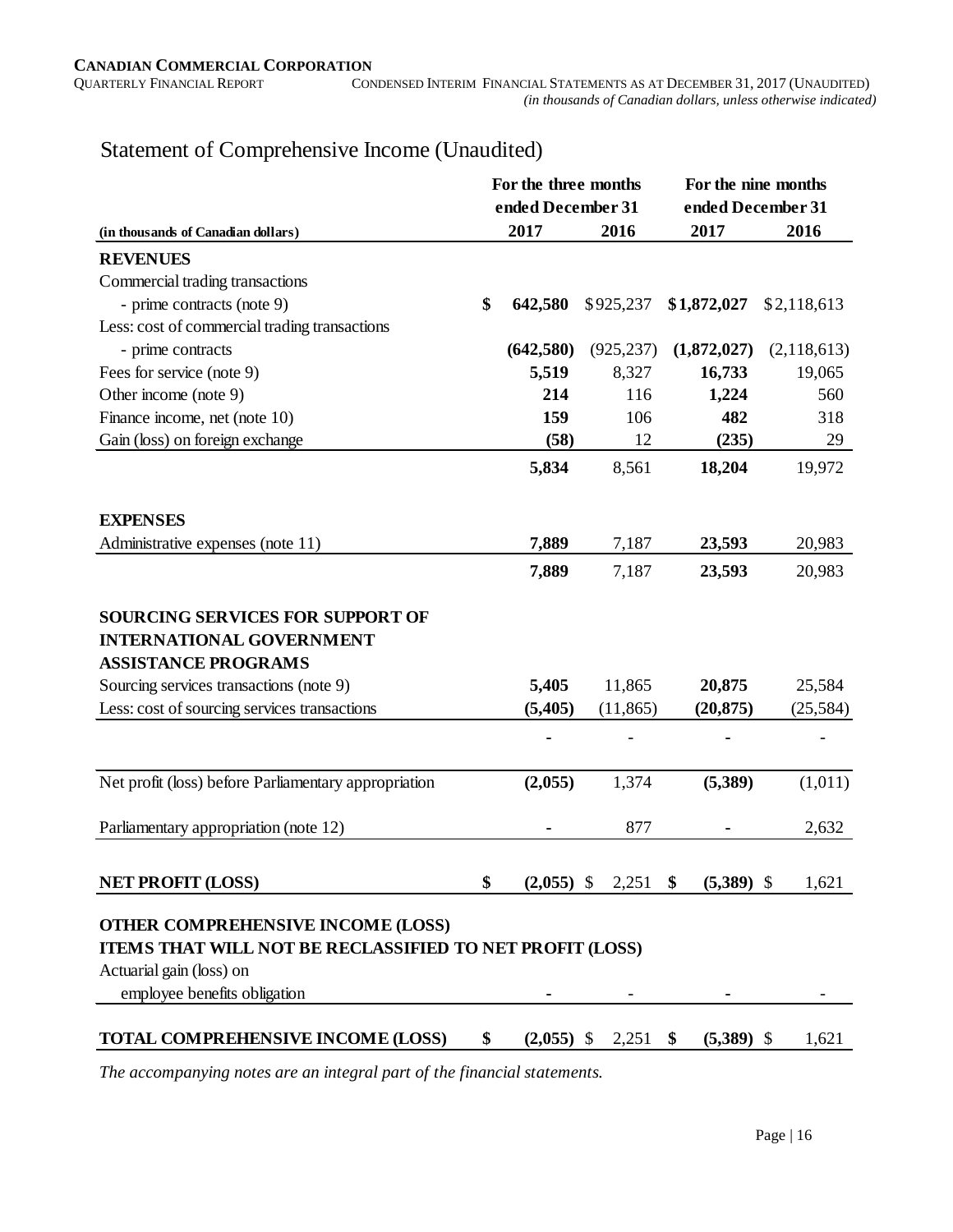# Statement of Changes in Equity (Unaudited)

| For the three and nine months ended December 31, 2017 | <b>Contributed</b> |        |    | <b>Retained</b> |                   |              |  |
|-------------------------------------------------------|--------------------|--------|----|-----------------|-------------------|--------------|--|
| (in thousands of Canadian dollars)                    | <b>Surplus</b>     |        |    | <b>Earnings</b> |                   | <b>Total</b> |  |
| <b>BALANCE SEPTEMBER 30, 2017</b>                     | \$                 | 10,000 | \$ | 15,580          | \$                | 25,580       |  |
| Net loss                                              |                    |        |    | (2,055)         |                   | (2,055)      |  |
| <b>BALANCE DECEMBER 31, 2017</b>                      | \$                 | 10,000 | \$ | 13,525          | $\boldsymbol{\$}$ | 23,525       |  |
| <b>BALANCE MARCH 31, 2017</b>                         | \$                 | 10,000 | \$ | 18,914          | - \$              | 28,914       |  |
| Net loss                                              |                    |        |    | (5,389)         |                   | (5,389)      |  |
| <b>BALANCE DECEMBER 31, 2017</b>                      | \$                 | 10,000 | \$ | 13,525          | \$                | 23,525       |  |

| For the three and nine months ended December 31, 2016<br>(in thousands of Canadian dollars) | <b>Contributed</b><br><b>Surplus</b> |        |               |        |               |        | <b>Retained</b><br><b>Total</b><br><b>Earnings</b> |  |  |
|---------------------------------------------------------------------------------------------|--------------------------------------|--------|---------------|--------|---------------|--------|----------------------------------------------------|--|--|
| <b>BALANCE SEPTEMBER 30, 2016</b>                                                           | \$                                   | 10,000 | \$.           | 18,039 | $\mathbb{S}$  | 28,039 |                                                    |  |  |
| Net profit                                                                                  |                                      |        |               | 2,251  |               | 2,251  |                                                    |  |  |
| <b>BALANCE DECEMBER 31, 2016</b>                                                            | \$                                   | 10,000 | $\mathbb{S}$  | 20,290 | \$            | 30,290 |                                                    |  |  |
| <b>BALANCE MARCH 31, 2016</b>                                                               | \$                                   | 10,000 | <sup>\$</sup> | 18,669 | <sup>\$</sup> | 28,669 |                                                    |  |  |
| Net profit                                                                                  |                                      |        |               | 1,621  |               | 1,621  |                                                    |  |  |
| <b>BALANCE DECEMBER 31, 2016</b>                                                            | \$                                   | 10,000 | <sup>\$</sup> | 20,290 | <sup>\$</sup> | 30,290 |                                                    |  |  |

*The accompanying notes are an integral part of the financial statements.*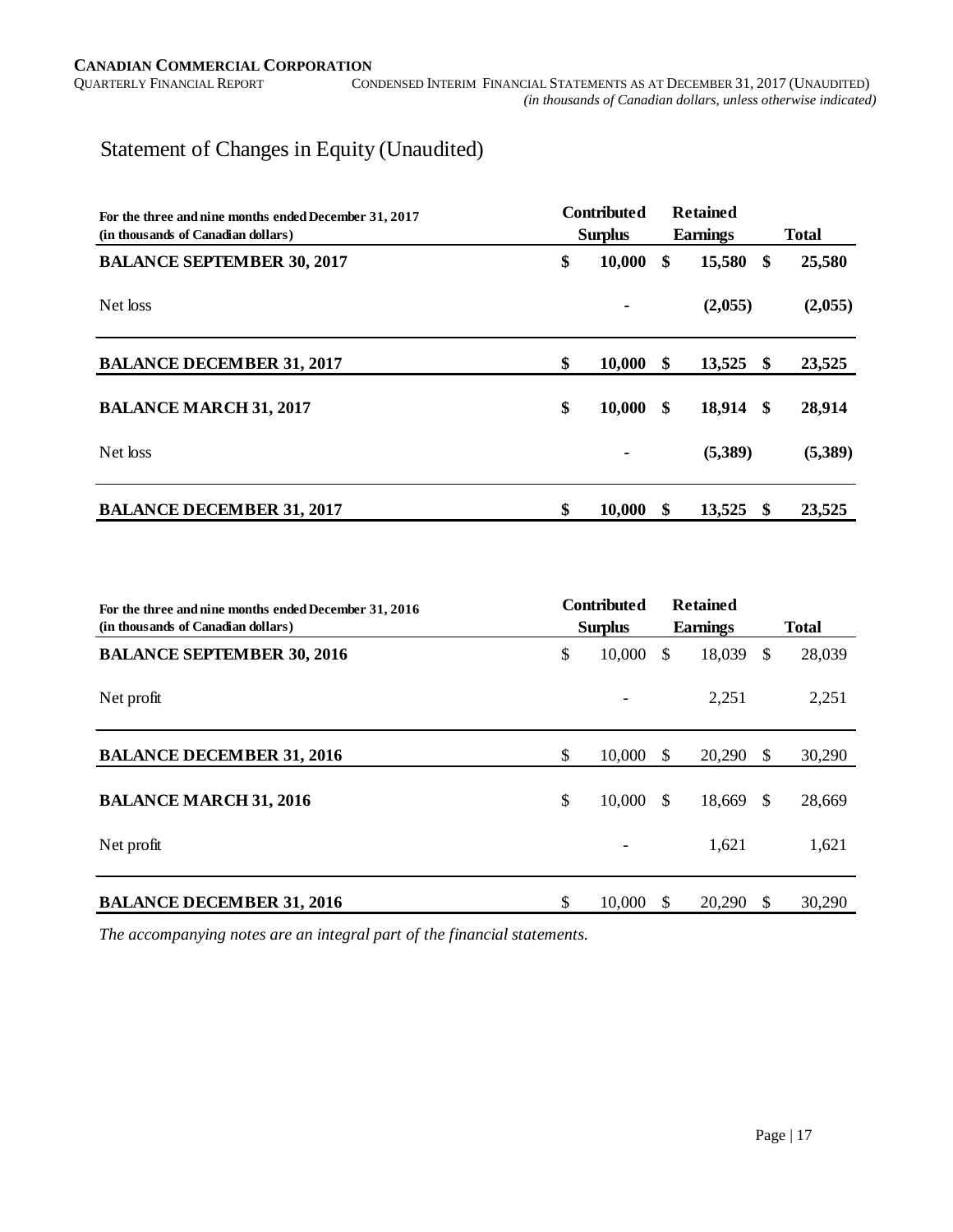# Statement of Cash Flows (Unaudited)

|                                                                        | For the three months<br>ended December 31 |            | For the nine months<br>ended December 31 |              |    |                          |  |
|------------------------------------------------------------------------|-------------------------------------------|------------|------------------------------------------|--------------|----|--------------------------|--|
| (in thousands of Canadian dollars)                                     | 2017                                      | 2016*      |                                          | 2017         |    | 2016*                    |  |
| <b>OPERATING ACTIVITIES</b>                                            |                                           |            |                                          |              |    |                          |  |
| Net profit (loss)                                                      | \$<br>$(2,055)$ \$                        | 2,251      | \$                                       | $(5,389)$ \$ |    | 1,621                    |  |
| Adjustments to determine net cash from (used in) operating activities: |                                           |            |                                          |              |    |                          |  |
| Depreciation                                                           | 113                                       | 105        |                                          | 334          |    | 307                      |  |
| Employee benefit expense                                               | 50                                        | 51         |                                          | 149          |    | 154                      |  |
| Employee benefit payments                                              |                                           |            |                                          | (99)         |    | $\overline{\phantom{a}}$ |  |
| Effect of exchange rate changes on cash                                | (1,169)                                   | (910)      |                                          | 626          |    | (1, 330)                 |  |
| Deferred lease incentives                                              | (66)                                      | 181        |                                          | (199)        |    | 793                      |  |
| Change in working capital from:                                        |                                           |            |                                          |              |    |                          |  |
| Trade and other receivables                                            | 408,237                                   | (598, 819) |                                          | (215,711)    |    | (911, 551)               |  |
| Advances to Canadian exporters                                         | 31,496                                    | (32,950)   |                                          | 70,271       |    | 304,051                  |  |
| Trade payables and accrued liabilities                                 | (407, 605)                                | 598,875    |                                          | 189,311      |    | 911,402                  |  |
| Advances from foreign customers                                        | (26, 564)                                 | 28,287     |                                          | (73,321)     |    | (318,601)                |  |
| Cash from (used by) operating activities                               | 2,437                                     | (2,929)    |                                          | (34, 028)    |    | (13, 154)                |  |
| <b>INVESTING ACTIVITIES</b>                                            |                                           |            |                                          |              |    |                          |  |
| Acquisitions of property and equipment                                 |                                           | (44)       |                                          | (110)        |    | (58)                     |  |
| Cash used in investing activities                                      |                                           | (44)       |                                          | (110)        |    | (58)                     |  |
| Effect of exchange rate changes on cash                                | 1,169                                     | 910        |                                          | (626)        |    | 1,330                    |  |
| Net increase (decrease) in cash                                        | 3,606                                     | (2,063)    |                                          | (34,764)     |    | (11, 882)                |  |
|                                                                        |                                           |            |                                          |              |    |                          |  |
| Cash at the beginning of period                                        | 38,060                                    | 75,851     |                                          | 76,430       |    | 85,670                   |  |
| Cash at the end of period                                              | \$<br>41,666                              | \$73,788   | \$                                       | 41,666       | \$ | 73,788                   |  |

*The accompanying notes are an integral part of the financial statements.*

*\* Change made to the presentation of the comparative figures (Note 15)*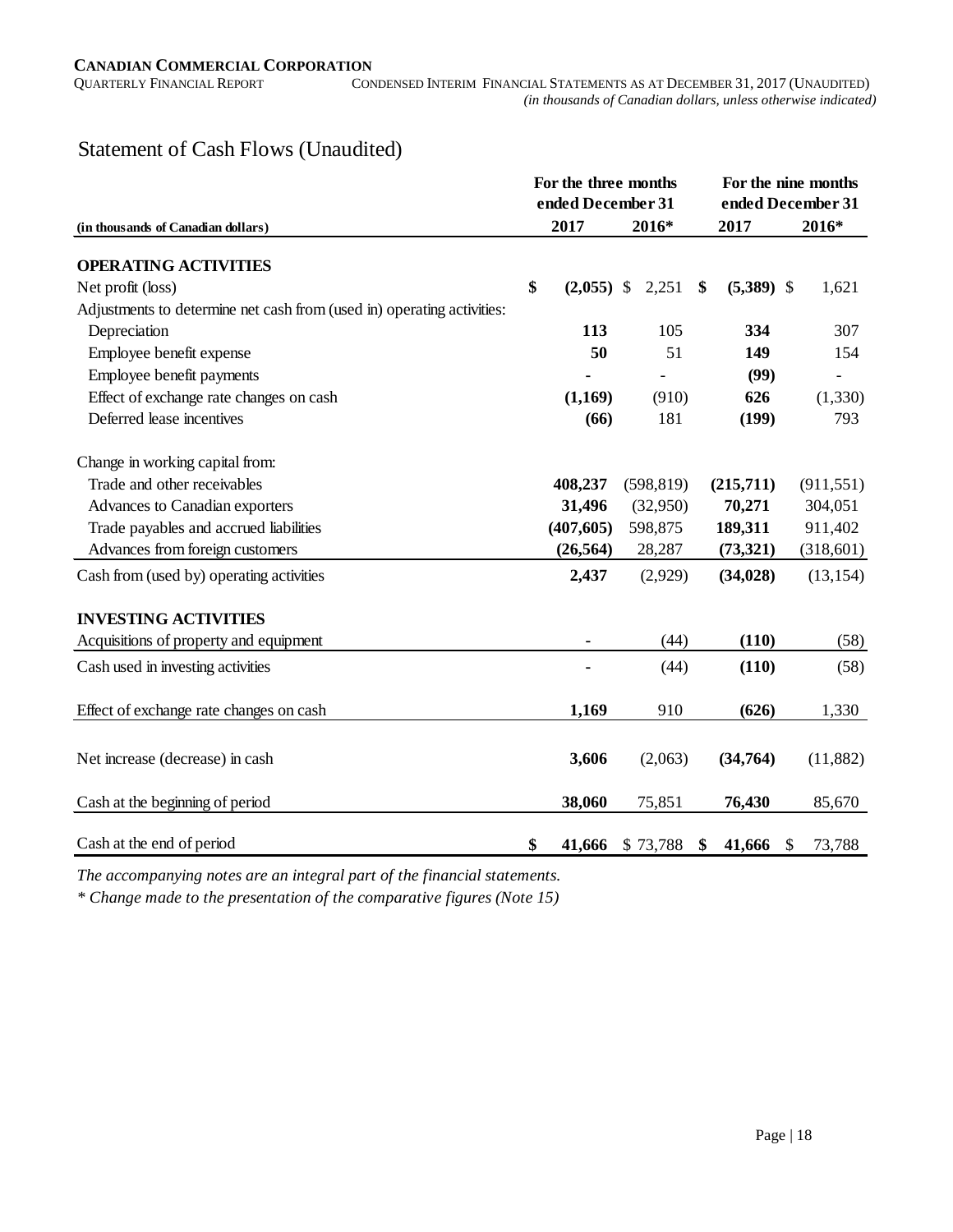# **Notes to Financial Statements**

# **December 31, 2017**

#### **1. Nature, organization and funding**

The Canadian Commercial Corporation (the "Corporation") was established in 1946 by the *Canadian Commercial Corporation Act* (the "Act"), is wholly owned by the Government of Canada and is an agent Crown corporation listed in Part I of Schedule III of the *Financial Administration Act*. The Corporation is domiciled in Canada with a head office located at 350 Albert Street, Ottawa, Ontario. The Corporation operates primarily in Canada with representation in Asia and South America.

The Corporation acts as the prime contracting agency when foreign governments, international organizations, or foreign private sector buyers wish to purchase products and services from Canada through the Canadian Government. The Corporation enters into contracts with these foreign customers and into corresponding supply contracts with Canadian exporters. Additionally, the Corporation enters into sourcing services agreements to procure goods and services for international end use on behalf of Canadian and foreign governments.

The Corporation's operations are funded primarily by fees for service.

In September 2008, the Corporation, together with a number of other Crown corporations, was issued a directive (P.C. 2008-1598) pursuant to Section 89 of the *Financial Administration Act*, entitled *Order giving a direction to parent Crown corporations involved in commercial lending to give due consideration to the personal integrity of those they lend to or provide benefits to in accordance with Government's policy to improve the accountability and integrity of federal institutions*. The Corporation implemented the directive effective January 1, 2010.

In July 2015, the Corporation was issued a directive (P.C. 2015-1110) pursuant to section 89 of the *Financial Administration Act* to align its travel, hospitality, conference and event expenditure policies, guidelines and practices with Treasury Board policies, directives and related instruments on travel, hospitality, conference and event expenditures in a manner that is consistent with its legal obligations, and to report on the implementation of this directive in the Corporation's next corporate plan. The Corporation performed a detailed review of existing policies regarding travel, hospitality, conferences and events, as well as the approach to public disclosure of this information and completed the implementation of the directive in August 2016.

The Corporation is not subject to the provisions of the *Income Tax Act*.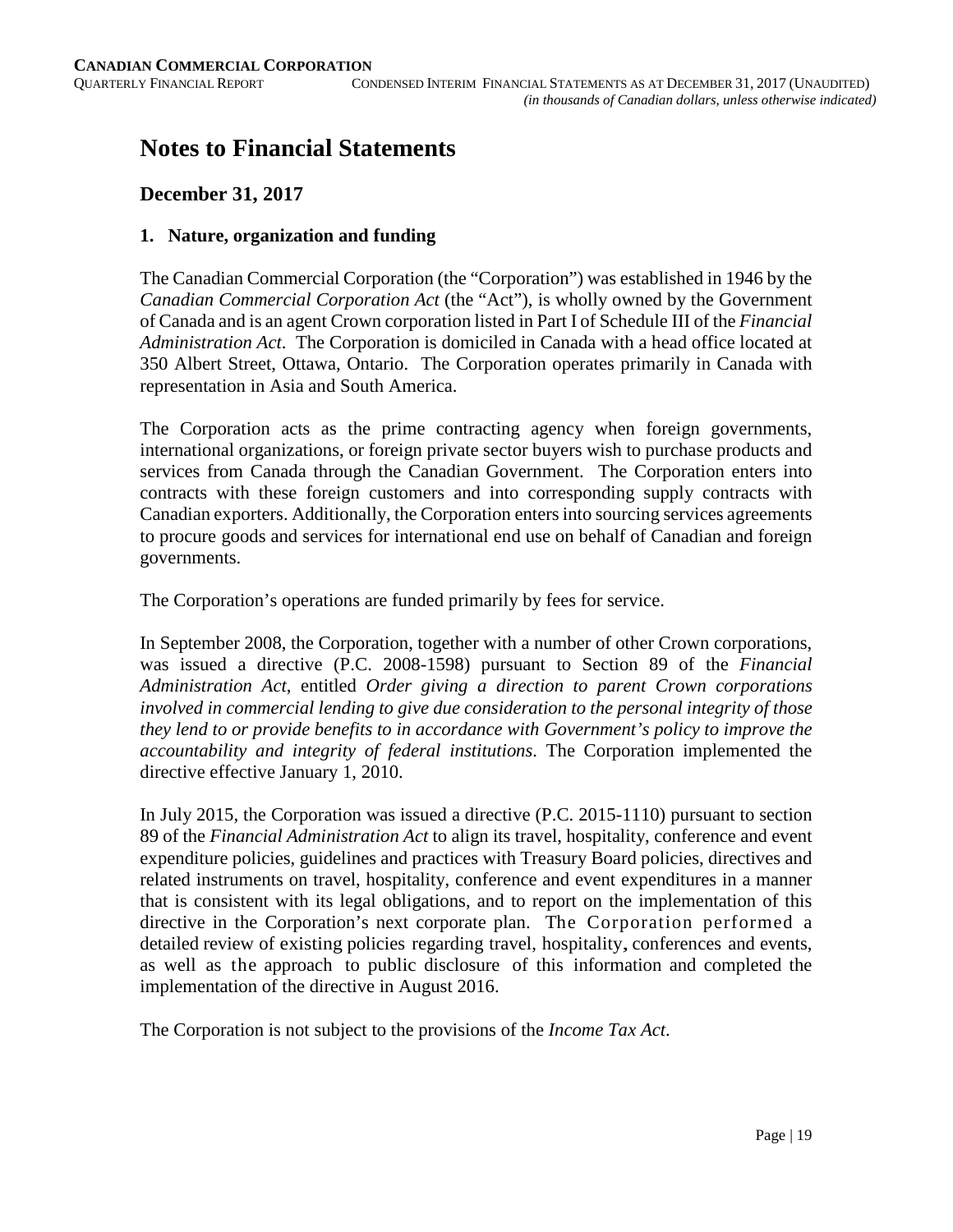#### **2. Basis of preparation**

#### *Compliance with International Financial Reporting Standards (IFRS)*

These condensed interim financial statements have been prepared in accordance with the Treasury Board of Canada *Standard on Quarterly Financial Reports for Crown Corporations* using the International Financial Reporting Standards ("IFRS") accounting policies adopted in the Corporation's audited annual financial statements as at and for the year ended March 31, 2017. These condensed interim financial statements do not include all of the information required for full annual financial statements and should be read in conjunction with the Corporation's Annual Report and audited financial statements for the year ended March 31, 2017.

#### *Basis of measurement*

The financial statements have been prepared on the historical cost basis, except for as permitted by IFRS and to the extent material, the following items:

- derivative financial instruments are measured at fair value through profit or loss
- accrued employee benefit liabilities for post-employment benefit plans are recognized at the present value of the defined benefit obligations

#### *Use of estimates and judgments*

The preparation of financial statements in accordance with IFRS requires management to make judgments, estimates and assumptions that affect the application of accounting policies, the reported amounts of assets and liabilities, the disclosure of contingent assets and liabilities at the date of the financial statements and the reported amounts of revenues and expenses during the year. Actual results could differ significantly from estimates resulting in significant differences in the related financial statement balances.

Estimates and underlying assumptions are reviewed on an ongoing basis and in detail as at the date of the financial statements. Any changes in estimates are reflected in the financial statements in the period in which they become known and in any future periods affected. Management has used estimates to determine the useful lives of property and equipment, to account for employee benefits liabilities, provisions, lease commitments and contingencies and used judgment in determining whether a provision for contract remediation expenses should be recognized or disclosed.

Information about areas where management has exercised judgment and made significant use of estimates and assumptions are included in Note 14 – Guarantees.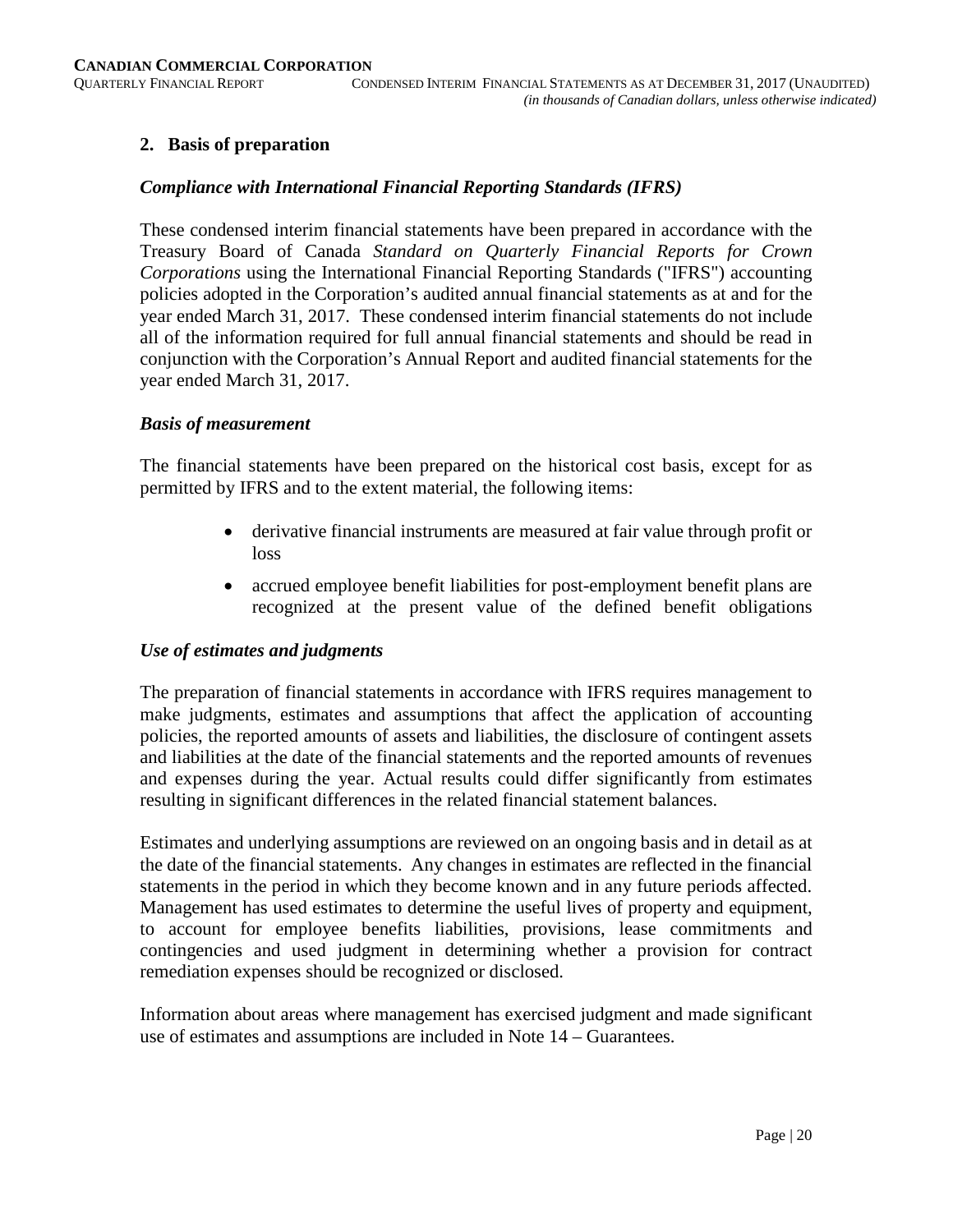# *Functional and presentation currency*

The Corporation's functional and presentation currency is the Canadian dollar.

#### **3. Significant accounting policies**

The accounting policies applied in the preparation of these condensed interim financial statements are consistent with those disclosed in the Corporation's audited annual financial statements for the year ended March 31, 2017.

#### **4. Cash**

Cash included:

|                  |          | December 31, 2017                      |        |          | <b>March 31, 2017</b> |          |  |  |
|------------------|----------|----------------------------------------|--------|----------|-----------------------|----------|--|--|
|                  | Original | <b>Canadian</b><br>dollars<br>currency |        | Original |                       | Canadian |  |  |
|                  |          |                                        |        | currency | dollars               |          |  |  |
| Canadian dollars | 25,052   | \$                                     | 25,052 | 51,277   | $\mathbb{S}$          | 51,277   |  |  |
| U.S. dollars     | 13,097   |                                        | 16,397 | 18,684   |                       | 24,848   |  |  |
| Chinese renminbi | 1,123    |                                        | 217    | 1,574    |                       | 305      |  |  |
|                  |          | \$                                     | 41,666 |          | \$                    | 76,430   |  |  |

Of the cash, \$28,680 (March 31, 2017 - \$32,084) represents advances and holdbacks received from foreign customers which will be remitted to Canadian exporters at later dates in accordance with contracts. Advances from foreign customers also include overpayments from foreign customers due to temporary timing differences in their liquidation methods and accounting for work performed. Where contracted, these funds may accrue interest to the credit of the Canadian exporter or foreign customer.

#### **5. Trade receivables and trade payables and accrued liabilities**

Trade receivables are based on normal international trade terms and are generally non-interest bearing. The Corporation's trade receivables consisted of the following:

|                     | December 31, |            |  | March 31, |  |  |
|---------------------|--------------|------------|--|-----------|--|--|
|                     | 2017         |            |  | 2017      |  |  |
| Accrued receivables |              | 755,525 \$ |  | 657,900   |  |  |
| Trade receivables   |              | 201,379    |  | 83,293    |  |  |
|                     |              | 956,904    |  | 741,193   |  |  |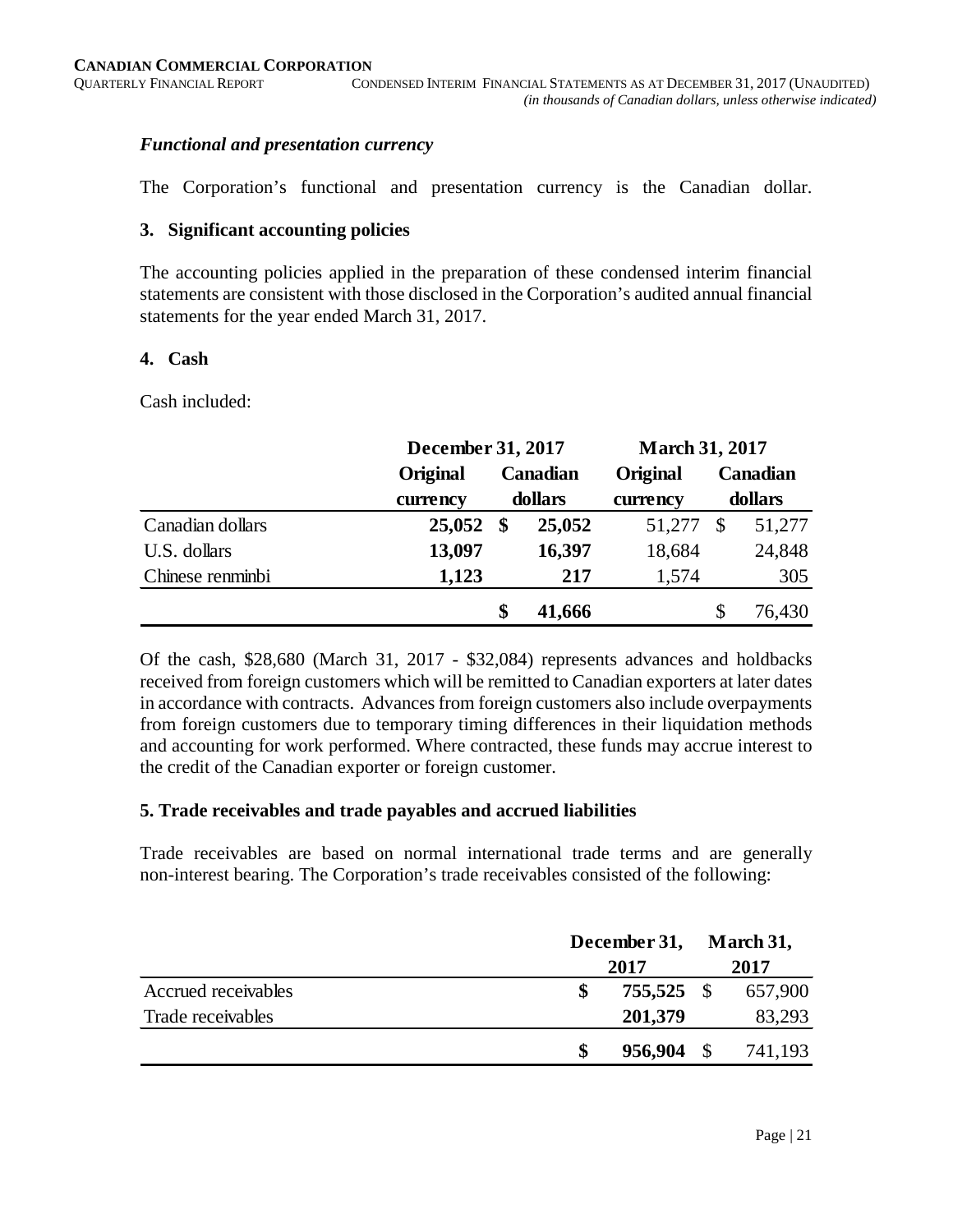|                  |          | December 31, 2017 |         |          | <b>March 31, 2017</b> |          |  |
|------------------|----------|-------------------|---------|----------|-----------------------|----------|--|
|                  | Original | Canadian          |         | Original |                       | Canadian |  |
|                  | currency | dollars           |         | currency | dollars               |          |  |
| U.S. dollars     | 755,817  | \$                | 946,283 | 548,567  |                       | 729,540  |  |
| Canadian dollars | 10,615   |                   | 10,615  | 11,639   |                       | 11,639   |  |
| Chinese renminbi | 32       |                   | 6       | 75       |                       | 14       |  |
|                  |          | S                 | 956,904 |          | S                     | 741,193  |  |

The currency profile of the Corporation's trade receivables was as follows:

The Corporation's trade payables and accrued liabilities are due on normal trade terms and consisted of the following:

|                     | December 31, |  | March 31, |
|---------------------|--------------|--|-----------|
|                     | 2017         |  | 2017      |
| Accrued liabilities | 848,630      |  | 667,053   |
| Trade payables      | 99,679       |  | 91,142    |
| Deferred revenues   | 1,348        |  | 2,151     |
|                     | 949,657      |  | 760,346   |

The currency profile of the Corporation's trade payables and accrued liabilities was as follows:

|                    |          | December 31, 2017 |                |          | <b>March 31, 2017</b> |          |  |  |
|--------------------|----------|-------------------|----------------|----------|-----------------------|----------|--|--|
|                    | Original | <b>Canadian</b>   |                | Original |                       | Canadian |  |  |
|                    | currency |                   | dollars        | currency |                       | dollars  |  |  |
| U.S. dollars       | 751,525  | \$                | 940,910        | 558,464  | \$                    | 742,700  |  |  |
| Canadian dollars   | 8,735    |                   | 8,735          | 17,598   |                       | 17,598   |  |  |
| Chinese renminbi   | 63       |                   | 12             | 146      |                       | 28       |  |  |
| Australian dollars |          |                   | $\blacksquare$ | 20       |                       | 20       |  |  |
|                    |          | \$                | 949,657        |          | \$                    | 760,346  |  |  |

Credit, market and liquidity risks relating to trade receivables and to trade payables and accrued liabilities are disclosed in Note 7.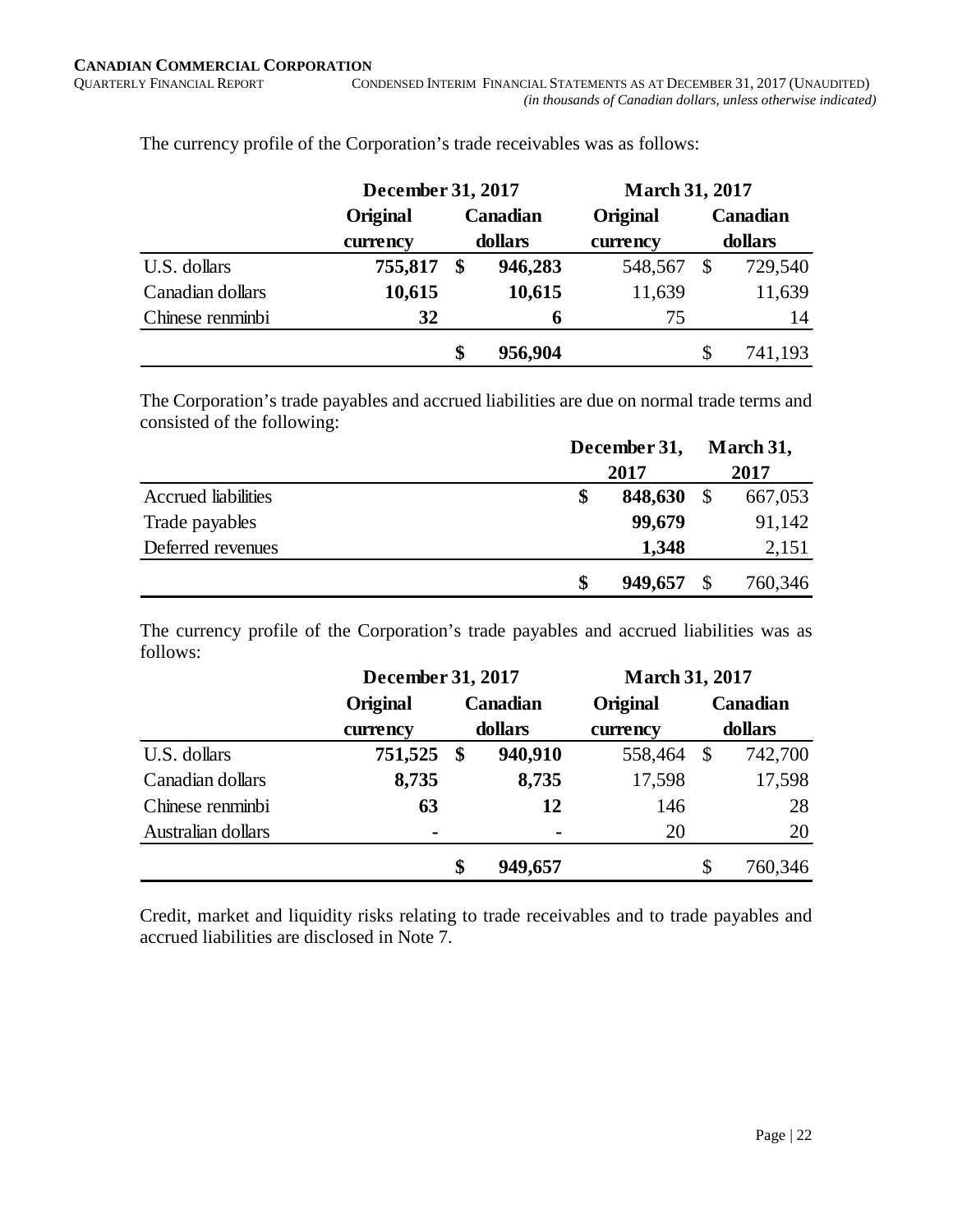# **6. Advances from foreign customers, advances to Canadian exporters, Progress work by Canadian exporters and progress work for foreign customers**

Advances received from foreign customers in advance of work being performed and advances paid to Canadian exporters, in accordance with contract terms and conditions, are reduced as the work is performed or upon delivery and acceptance by the foreign customer in the normal course of business. During the nine months ended December 31, 2017, the Corporation received \$44,801 in advances from foreign customers (March 31, 2017 - \$145,503). Conversely, \$4,356 advance payments were made to Canadian exporters (March 31, 2017 - \$68,852). The amounts of advances expected to be recognized into income and expense over the next twelve months are respectively \$93,302 and \$70,541 (March 31, 2017 - \$87,175 and \$61,204) with the remaining \$34,715 and \$34,555 (March 31, 2017 - \$114,163 and \$114,163) to be recognized in more than twelve months.

Given the back-to-back nature of CCC's contracting with foreign customers and Canadian exporters, the balances of progress work by Canadian exporters and progress work for foreign customers are reduced by amounts that are equal and opposite. The reductions expected due to deliveries over the next twelve months are \$1,865,554 (March 31, 2017 - \$578,561) with the remaining \$3,708,469 (March 31, 2017 - \$4,089,625) to be delivered in more than twelve months.

#### **7. Risk management and financial instruments**

As described in the Corporation's Annual Report and audited financial statements for the year ended March 31, 2017, the Corporation is exposed to credit risk, market risk and liquidity risk as a result of holding financial instruments.

The following is a description of the most significant risks associated with financial instruments and how the Corporation manages its risk exposure:

#### **(a) Credit risk**

Credit risk is the risk that one party to a financial instrument will cause a financial loss for the other party by failing to discharge an obligation and arises principally from the Corporation's cash and trade receivables from customers. The carrying amount of financial assets recorded in the financial statements represents the maximum exposure to credit risk.

#### *Trade receivables*

The Corporation generally passes credit risk related to trade receivables from export transactions through to Canadian exporters. This is achieved through a back-to-back payment mechanism whereby exporters are paid when the Corporation has received the related payment from the foreign customers. Where a foreign customer is rated AAA by recognized rating agencies, CCC may agree to pay the Canadian exporter in advance of receiving the foreign customer's payment, thereby creating a credit exposure. With the AAA rating, the credit risk is deemed mitigated and acceptable. During the nine months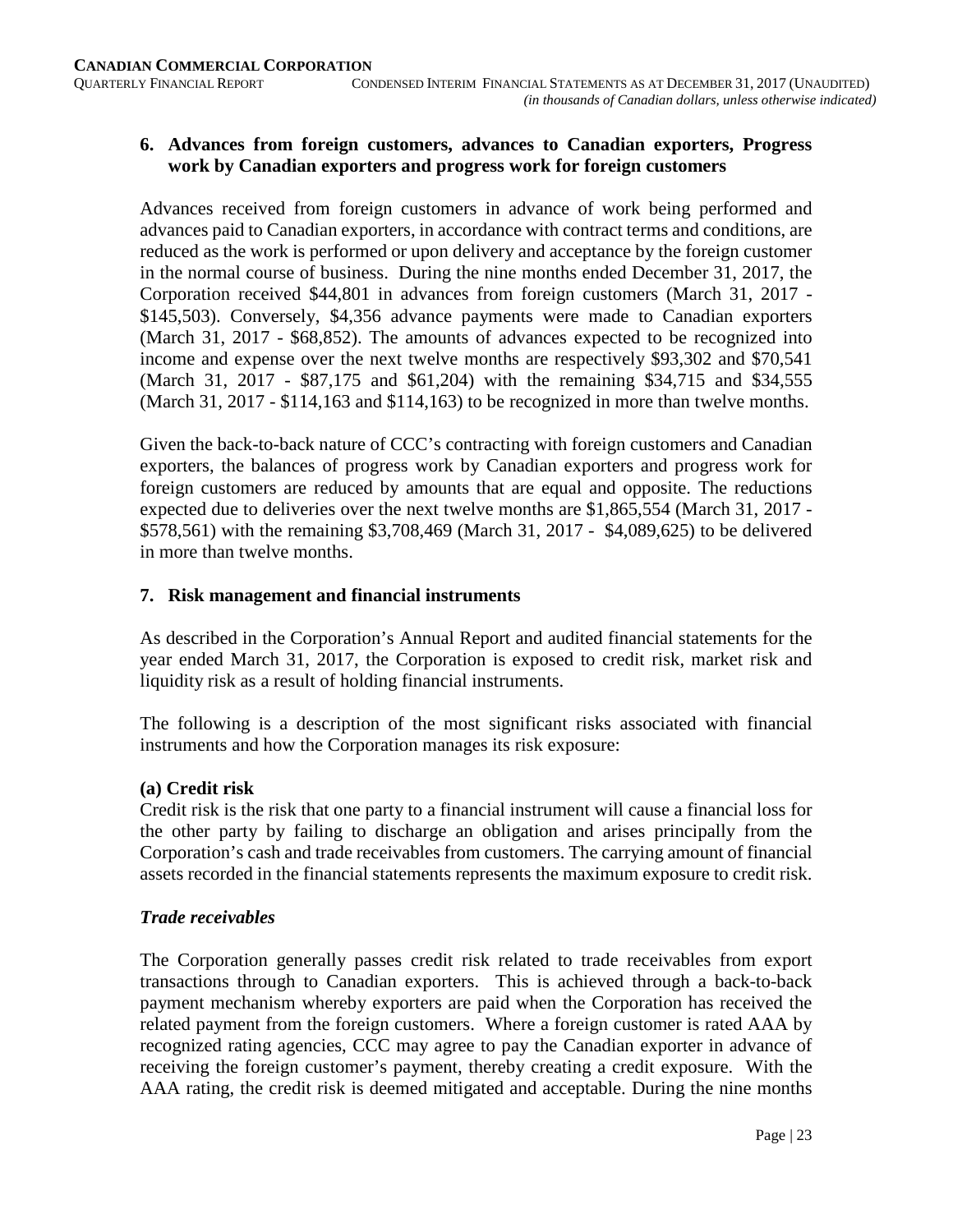ended December 31, 2017, 6% (March 31, 2017 - 6%) of the Corporation's trade receivables were from AAA credit rated customers.

The maximum exposure to credit risk for trade receivables by geographic region was as follows:

|                               | December 31,<br>2017 |         |               | March 31, |
|-------------------------------|----------------------|---------|---------------|-----------|
|                               |                      |         |               | 2017      |
| Asia *                        | \$                   | 872,755 | $\mathcal{S}$ | 670,223   |
| <b>United States</b>          |                      | 50,462  |               | 46,363    |
| Africa                        |                      | 12,361  |               | 7,915     |
| South America                 |                      | 9,561   |               | 2,768     |
| Canada                        |                      | 5,946   |               | 1,744     |
| Central America and Caribbean |                      | 5,410   |               | 12,150    |
| Europe                        |                      | 409     |               | 4         |
| Australia                     |                      |         |               | 26        |
|                               | \$                   | 956,904 | \$            | 741,193   |

\* Includes Middle East

The maturity profile of the Corporation's trade receivables was as follows:

|                       | December 31, March 31, |              |  |         |  |  |
|-----------------------|------------------------|--------------|--|---------|--|--|
|                       | 2017                   |              |  | 2017    |  |  |
| $<$ 1 year            |                        | $956,044$ \$ |  | 741,164 |  |  |
| $> 1$ and $<$ 3 years |                        | 860          |  | 29      |  |  |
|                       |                        | 956,904 \$   |  | 741,193 |  |  |

Trade receivables are considered past due when the payor has failed to make the payment by the contractual due date. The aging profile of the Corporation's past due trade receivables was as follows:

|                              | December 31, |        |  | March 31, |  |
|------------------------------|--------------|--------|--|-----------|--|
|                              |              | 2017   |  |           |  |
| $<$ 30 days                  | \$           | 10,951 |  | 3,718     |  |
| $>$ 30 days and $<$ 180 days |              | 13,330 |  | 2,928     |  |
| $> 180$ days                 |              | 9,249  |  | 1,560     |  |
|                              | \$           | 33,530 |  | 8,206     |  |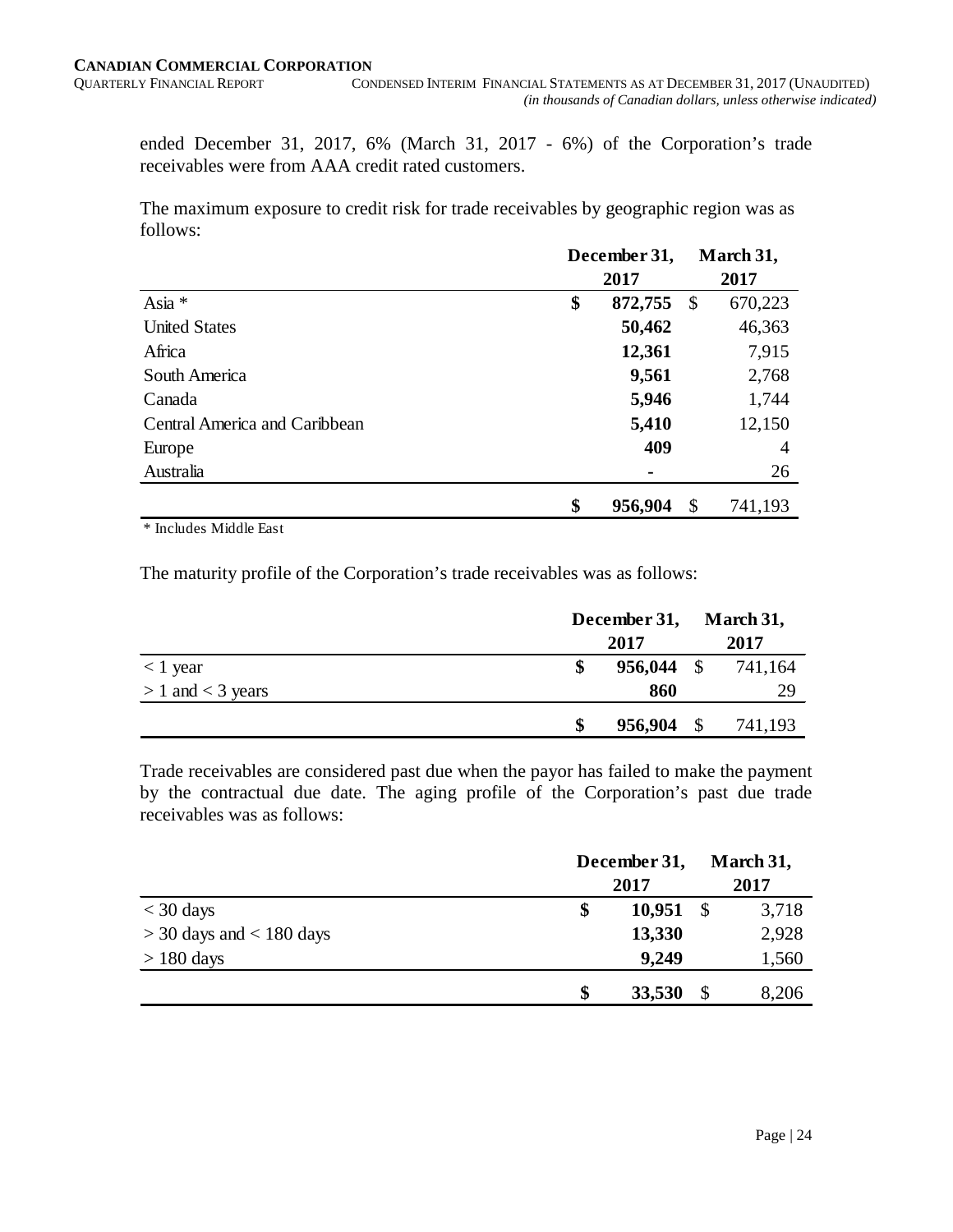#### *Collateral*

The profile of the Corporation's total collateral held with respect to its contractual obligations in the unlikely event of contractual non-performance by Canadian companies was as follows:

|                   | December 31, March 31, |                            |  |       |
|-------------------|------------------------|----------------------------|--|-------|
|                   |                        | 2017                       |  | 2017  |
| Holdbacks         |                        | $5.759$ \$                 |  | 6.113 |
| Parent guarantees |                        | $$17,310,141 \$18,483,325$ |  |       |
| Other             | S.                     | 3,848 $\sqrt{5}$           |  | 9.764 |

The above amounts approximate the fair values of collateral held.

#### **(b) Market risk**

Market risk is the risk that the fair value or future cash flows of a financial instrument will fluctuate because of changes in market rates. Market risk comprises three types of risk: currency risk, interest rate risk and other price risk. The Corporation is not exposed to significant currency risk, interest rate risk or other price risk. The Corporation has no significant derivatives or embedded derivatives that require recognition as an asset or liability on the Statement of Financial Position.

#### **(c) Liquidity risk**

Liquidity risk is the risk that an entity will encounter difficulty in meeting obligations associated with financial liabilities that are settled by delivering cash or another financial asset.

Liquidity risk is minimized through compliance with the Corporation's investment policy whereby cash is invested in highly liquid demand deposits with a reputable financial institution in order to meet financial obligations on a timely basis.

With respect to outstanding contractual obligations to foreign customers, the Corporation has contractual recourse that consists of, in all material respects, back-to-back contractual obligations against Canadian exporters in the same amount. Under contract terms, payments to exporters usually are not made in advance of receipt of payment from foreign customers. In addition, in order to further mitigate its overall liquidity risk exposure, depending upon the results of its due diligence, the Corporation may supplement this recourse by requiring commercial securities including holdbacks, bank guarantees, surety bonds, parent guarantees, insurance assignments, property liens, personal guarantees and shareholder cash held in trust with the Corporation.

The *Canadian Commercial Corporation Act* permits the Corporation to borrow from the Consolidated Revenue Fund or enter into other credit arrangements or indemnities from other sources for an amount not to exceed \$90.0 million.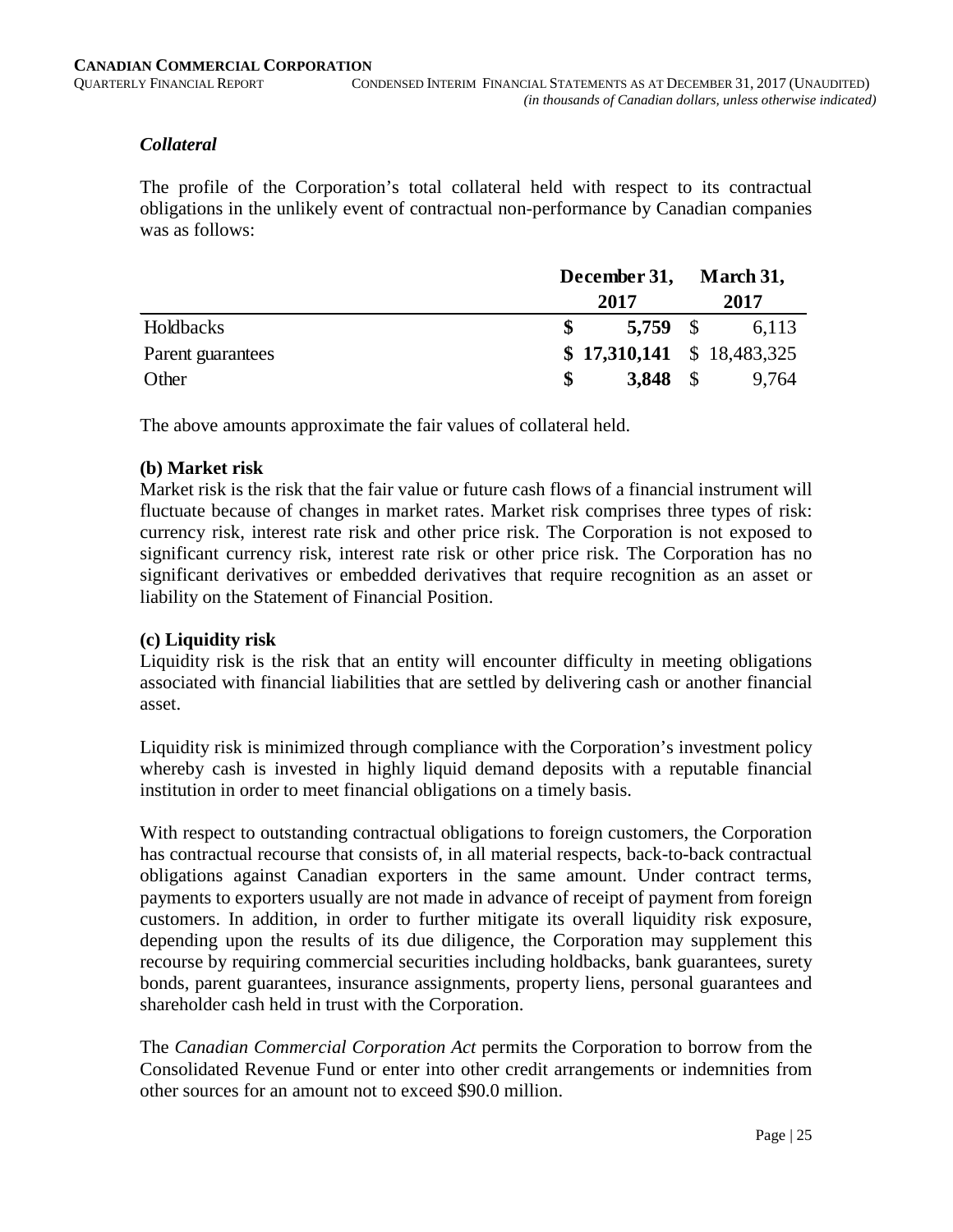As at December 31, 2017, the Corporation has a revolving credit facility providing access to funds in the amount of \$40.0 million (March 31, 2017 - \$40.0 million) Canadian or its U.S. dollar equivalent. Indebtedness under this agreement is unsecured and this credit facility has no expiry date. As at December 31, 2017, there were no draws on this line of credit (March 31, 2017 – nil).

#### *Trade payables and accrued liabilities*

Trade payables and accrued liabilities are due on normal trade terms. The maturity profile of the Corporation's trade payables and accrued liabilities was as follows:

|            | December 31, |         |      | March 31, |
|------------|--------------|---------|------|-----------|
|            |              |         | 2017 |           |
| $<$ 1 year | \$           | 949,657 |      | 760,346   |
|            | \$           | 949,657 |      | 760,346   |

No onerous contracts have been identified as at December 31, 2017 and March 31, 2017.

#### **8. Capital management**

The Corporation's objective with respect to capital is to preserve and strengthen its capital base through prudent risk management. This, coupled with the implementation of strategies to optimize operating surpluses ensures that capital is available to facilitate investments in people and processes and to mitigate any potential losses related to operational, performance and credit risk.

Key strategies used by the Corporation to manage its capital base include: minimizing contract remediation expenses; balancing smart growth with operating expenses; minimizing foreign exchange exposure; optimizing interest income. The Corporation may be required to return to the Government of Canada any part of capital deemed to be in excess of the amount required for the purposes for which the Corporation was constituted.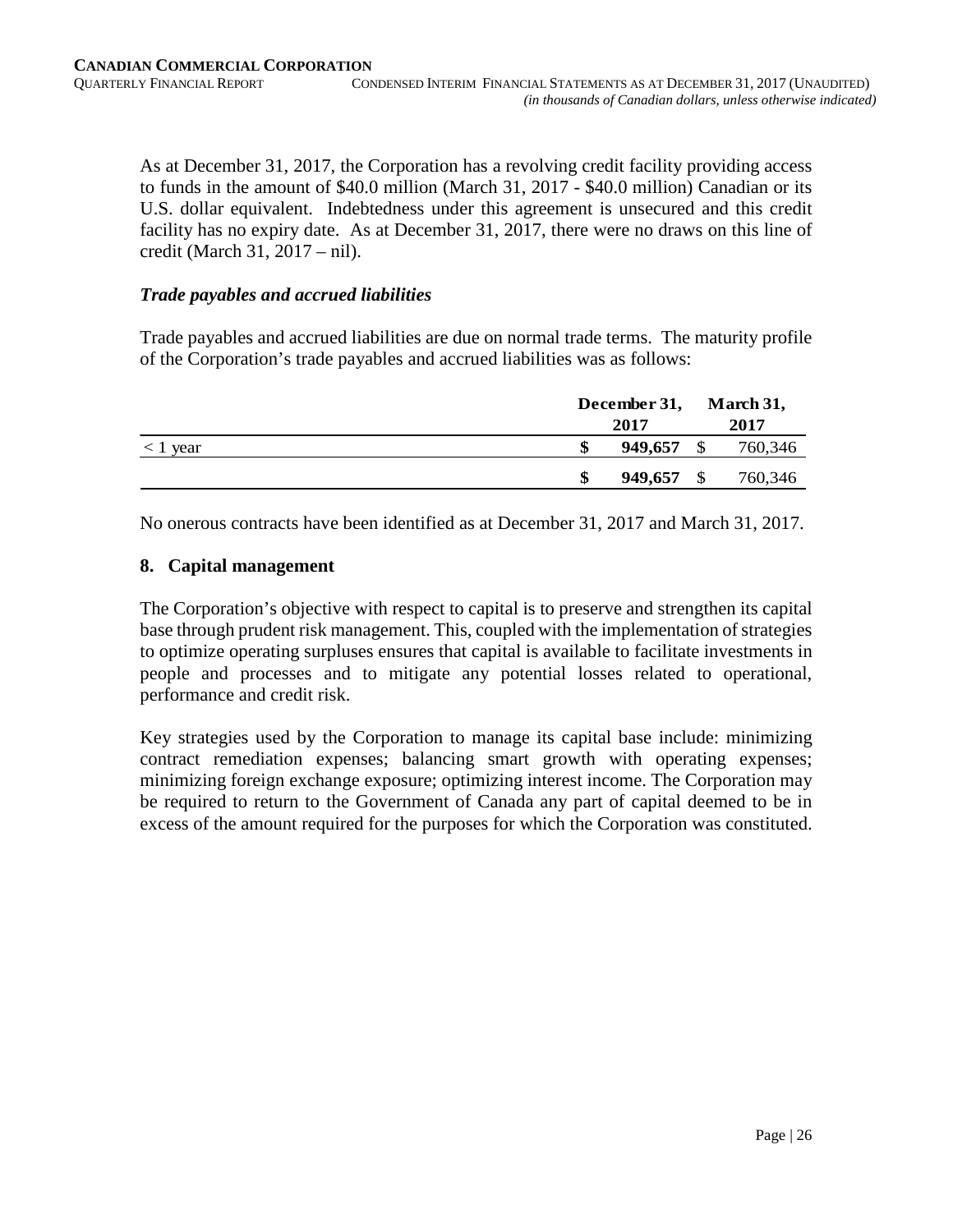The Corporation's breakdown of supply of capital is as follows:

|                     | December 31, |        |  | March 31, |  |
|---------------------|--------------|--------|--|-----------|--|
|                     |              | 2017   |  |           |  |
| Contributed surplus | \$           | 10,000 |  | 10,000    |  |
| Retained earnings   |              | 13,525 |  | 18,914    |  |
|                     | S            | 23,525 |  | 28,914    |  |

#### **9. Commercial trading transactions, fees for service, other income and sourcing services transactions**

The Corporation facilitates sales of Canadian goods to foreign customers including governments, international agencies and other buyers and receives revenues from commercial trading transactions related to prime contracts, fees for service and other income. The Corporation also engages in transactions related to sourcing services for support of international programs.

The profile by geographic region is as follows:

|                      | For the three months ended December 31 |                               |    |                 |    |              |                         |                        |     |          |               |              |  |
|----------------------|----------------------------------------|-------------------------------|----|-----------------|----|--------------|-------------------------|------------------------|-----|----------|---------------|--------------|--|
|                      |                                        |                               |    | 2017            |    |              | 2016<br><b>Sourcing</b> |                        |     |          |               |              |  |
|                      |                                        |                               |    | <b>Sourcing</b> |    |              |                         |                        |     |          |               |              |  |
|                      |                                        |                               |    | services        |    |              |                         |                        |     | services |               |              |  |
|                      |                                        | <b>Revenues*</b> transactions |    |                 |    | <b>Total</b> |                         | Revenues* transactions |     |          |               | <b>Total</b> |  |
| Asia **              | \$                                     | 346,345                       | \$ | 1,525           | \$ | 347,870      | \$                      | 630,858                | \$  | 2,463    | <sup>\$</sup> | 633,321      |  |
| <b>United States</b> |                                        | 202,903                       |    | $\blacksquare$  |    | 202,903      |                         | 214,241                |     |          |               | 214,241      |  |
| Central America      |                                        |                               |    |                 |    |              |                         |                        |     |          |               |              |  |
| and Caribbean        |                                        | 75,195                        |    | 798             |    | 75,993       |                         | 66,618                 |     | 55       |               | 66,673       |  |
| South America        |                                        | 22,452                        |    | $\blacksquare$  |    | 22,452       |                         | 13,008                 |     | 30       |               | 13,038       |  |
| Africa               |                                        | 101                           |    | 37              |    | 138          |                         | 6,881                  |     | 30       |               | 6,911        |  |
| Canada               |                                        | 449                           |    | 3,045           |    | 3,494        |                         | 798                    |     | 2,148    |               | 2,946        |  |
| Europe               |                                        | 868                           |    | ۰               |    | 868          |                         | 142                    |     | 7,139    |               | 7,281        |  |
| Australia            |                                        |                               |    |                 |    |              |                         | 1,134                  |     |          |               | 1,134        |  |
|                      | \$                                     | 648,313                       | S  | 5,405           | S  | 653,718      | S                       | 933,680                | \$. | 11,865   | S             | 945,545      |  |

\* Revenues include revenue related to Commercial Trading Transactions, Fees for Service and Other Income.

\*\* Includes Middle East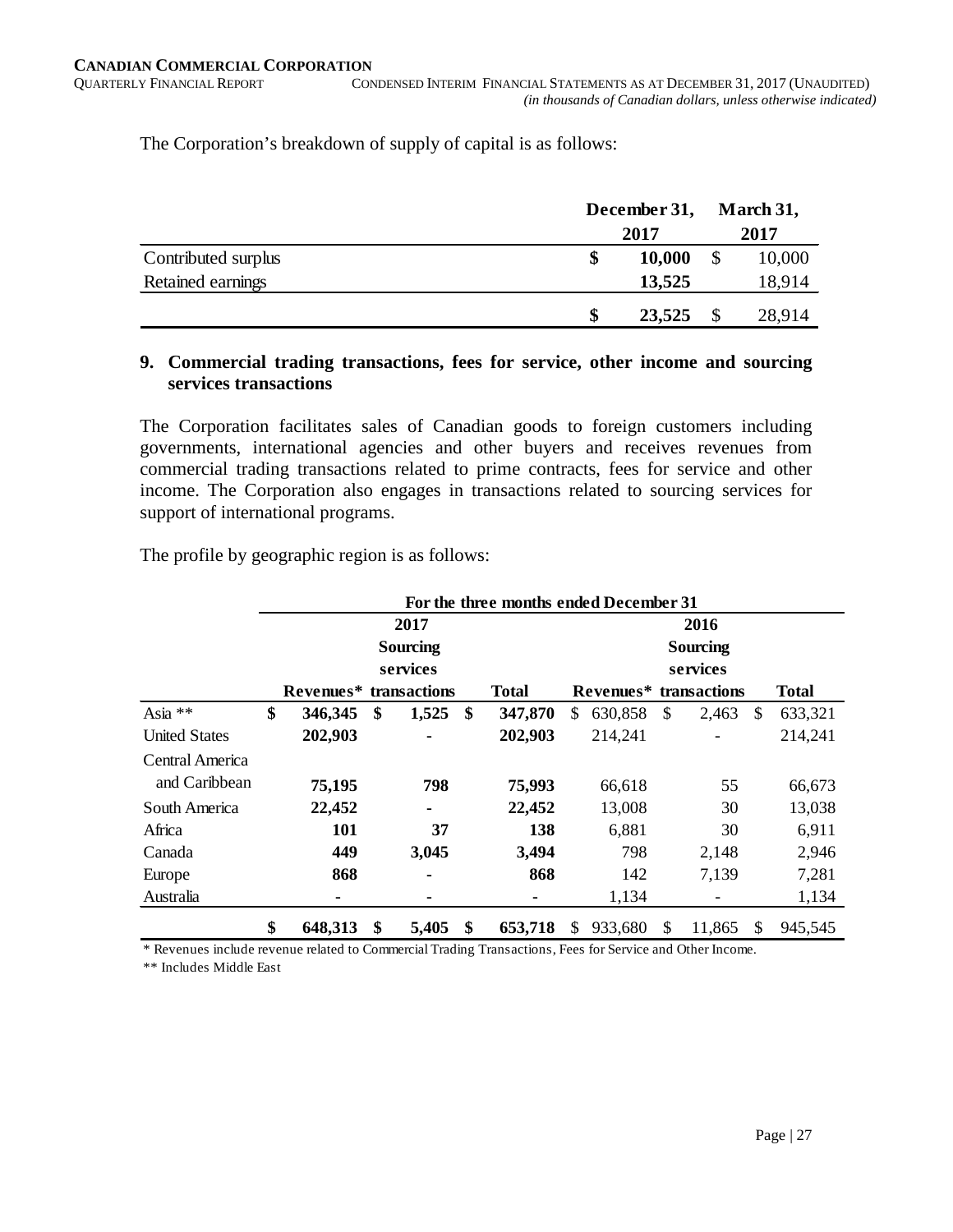|                      | For the nine months ended December 31 |                        |    |                 |    |              |                        |     |          |              |  |  |  |
|----------------------|---------------------------------------|------------------------|----|-----------------|----|--------------|------------------------|-----|----------|--------------|--|--|--|
|                      |                                       |                        |    | 2017            |    | 2016         |                        |     |          |              |  |  |  |
|                      |                                       |                        |    | <b>Sourcing</b> |    |              | <b>Sourcing</b>        |     |          |              |  |  |  |
|                      |                                       |                        |    | services        |    |              |                        |     | services |              |  |  |  |
|                      |                                       | Revenues* transactions |    |                 |    | <b>Total</b> | Revenues* transactions |     |          | <b>Total</b> |  |  |  |
| Asia **              | \$                                    | 993,081                | \$ | 7,115           | S  | 1,000,196    | \$1,342,741            | \$. | 8,231    | \$1,350,972  |  |  |  |
| <b>United States</b> |                                       | 570,065                |    | 1               |    | 570,066      | 514,282                |     |          | 514,282      |  |  |  |
| Central America      |                                       |                        |    |                 |    |              |                        |     |          |              |  |  |  |
| and Caribbean        |                                       | 276,380                |    | 1,583           |    | 277,963      | 216,989                |     | 229      | 217,218      |  |  |  |
| South America        |                                       | 32,929                 |    | $\blacksquare$  |    | 32,929       | 50,343                 |     | 724      | 51,067       |  |  |  |
| Africa               |                                       | 11,246                 |    | 1,769           |    | 13,015       | 6,916                  |     | 109      | 7,025        |  |  |  |
| Canada               |                                       | 1,714                  |    | 10,398          |    | 12,112       | 1,696                  |     | 3,374    | 5,070        |  |  |  |
| Europe               |                                       | 4,472                  |    | 9               |    | 4,481        | 1,473                  |     | 12,917   | 14,390       |  |  |  |
| Australia            |                                       | 97                     |    |                 |    | 97           | 3,798                  |     |          | 3,798        |  |  |  |
|                      | \$                                    | 1,889,984              | \$ | 20,875          | \$ | 1,910,859    | \$2,138,238            | \$  | 25,584   | \$2,163,822  |  |  |  |

\* Revenues include revenue related to Commercial Trading Transactions, Fees for Service and Other Income.

\*\* Includes Middle East

#### **10. Finance income, net**

The Corporation has recorded finance income and cost in relation to the following financial instruments:

|                                                | For the three months For the nine months<br>ended December 31 |               |  |        | ended December 31 |       |      |      |  |
|------------------------------------------------|---------------------------------------------------------------|---------------|--|--------|-------------------|-------|------|------|--|
|                                                |                                                               | 2017          |  | 2016   |                   | 2017  |      | 2016 |  |
| <b>Financial assets</b>                        |                                                               |               |  |        |                   |       |      |      |  |
| Finance income earned on cash                  | S                                                             | $208 \quad $$ |  | 118 \$ |                   | 624   | - \$ | 355  |  |
| <b>Financial liabilities</b>                   |                                                               |               |  |        |                   |       |      |      |  |
| Finance cost on payables and other liabilities |                                                               | (49)          |  | (12)   |                   | (142) |      | (37) |  |
|                                                | S                                                             | 159           |  | 106    |                   |       |      | 318  |  |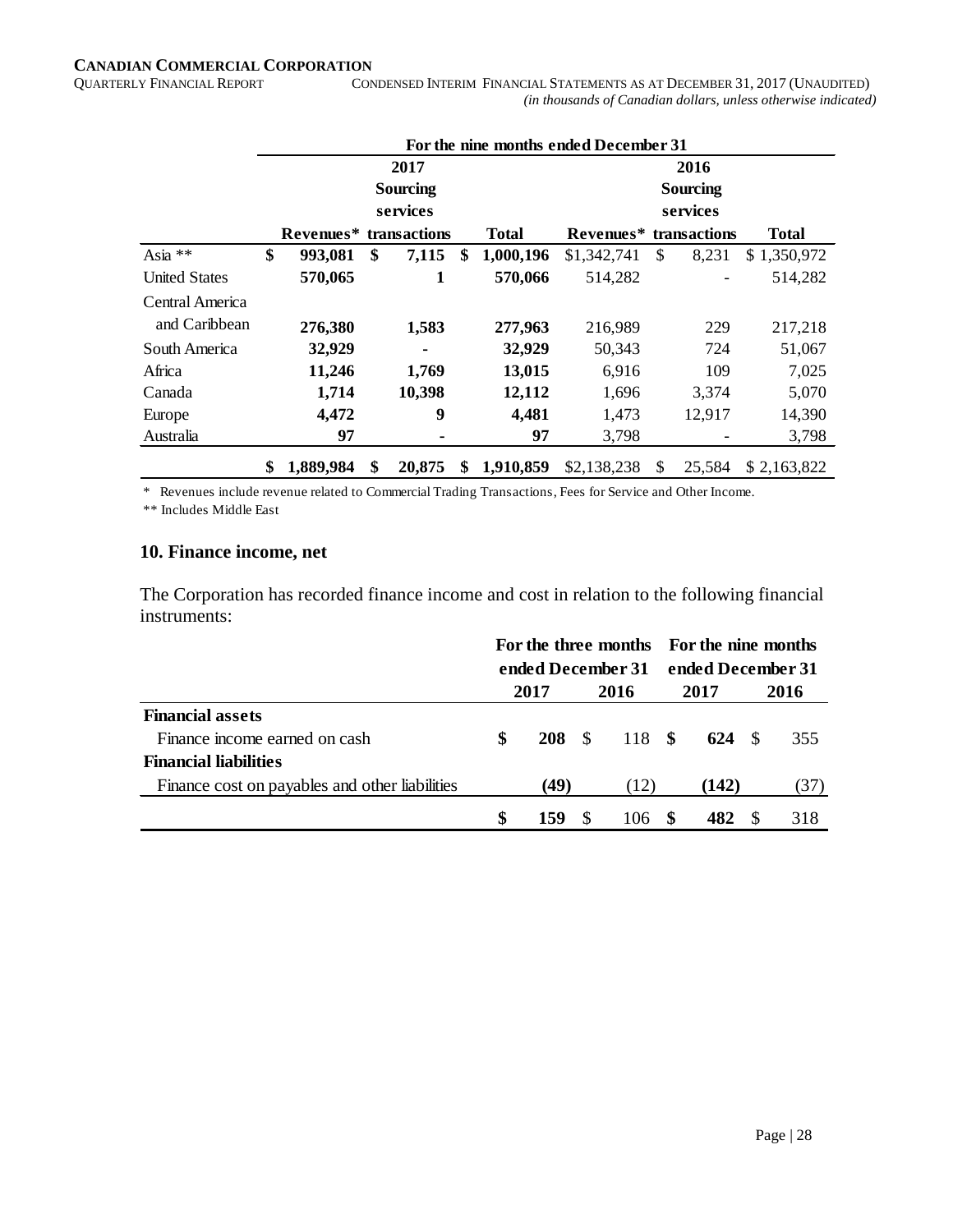#### **11. Administrative expenses**

Administrative expenses included the following:

|                                                | For the three months<br>ended December 31 |             | For the nine months<br>ended December 31 |        |    |        |  |  |
|------------------------------------------------|-------------------------------------------|-------------|------------------------------------------|--------|----|--------|--|--|
|                                                | 2017                                      | 2016*       |                                          | 2017   |    | 2016*  |  |  |
| Workforce compensation and related expenses \$ | 5,470                                     | \$<br>4,983 | \$                                       | 15,681 | \$ | 14,269 |  |  |
| Contract management services                   | 807                                       | 675         |                                          | 2,157  |    | 2,025  |  |  |
| Rent and related expenses                      | 430                                       | 305         |                                          | 1,347  |    | 1,194  |  |  |
| Travel and hospitality                         | 439                                       | 428         |                                          | 1,309  |    | 1,219  |  |  |
| Consultants                                    | 259                                       | 369         |                                          | 1,238  |    | 929    |  |  |
| Software, hardware and support                 | 71                                        | 54          |                                          | 558    |    | 464    |  |  |
| Communications                                 | 227                                       | 116         |                                          | 524    |    | 263    |  |  |
| Depreciation                                   | 113                                       | 105         |                                          | 334    |    | 307    |  |  |
| Other expenses                                 | 73                                        | 152         |                                          | 445    |    | 313    |  |  |
|                                                | \$<br>7,889                               | \$<br>7,187 | \$                                       | 23,593 | S  | 20,983 |  |  |

\* Some comparative figures have been reclassified to conform to current year's presentation.

#### **12. Parliamentary appropriation**

No appropriation was authorized by the Parliament of Canada for the three and nine months ended December 31, 2017 (for the three and nine months ended December 31, 2016, the appropriation totalled \$877 and \$2,632 respectively).

#### **13. Related party transactions**

The Corporation is related in terms of common ownership to all Government of Canada departments, agencies and Crown corporations. The Corporation enters into transactions with these entities in the normal course of business, under the same terms and conditions that apply to unrelated parties, and as such the transactions approximate fair value.

#### **14. Guarantees**

As prime contractor, the Corporation is contractually obligated to complete contracts with foreign customers ensuring that the terms of the contract are fulfilled regardless of the quality of performance by the Canadian exporter. The Corporation also engages in the fulfilment of contractual obligations related to sourcing services for support of international assistance programs.